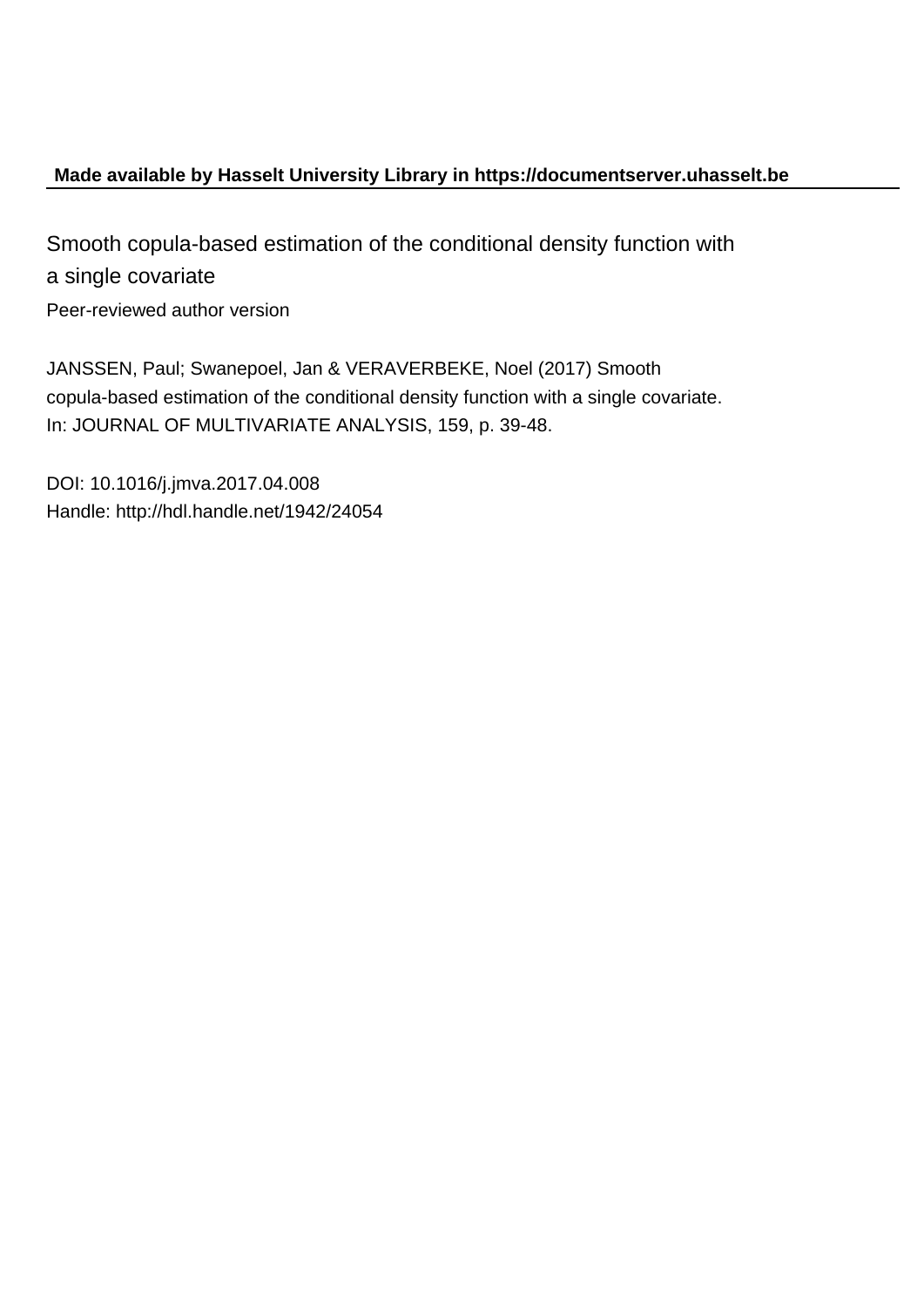# Accepted Manuscript

Smooth copula-based estimation of the conditional density function with a single covariate

Paul Janssen, Jan Swanepoel, Noël Veraverbeke

PII:  $S0047-259X(17)30241-5$ DOI: <http://dx.doi.org/10.1016/j.jmva.2017.04.008> Reference: YJMVA 4245

To appear in: *Journal of Multivariate Analysis*

Received date: 7 July 2016



Please cite this article as: P. Janssen, J. Swanepoel, N. Veraverbeke, Smooth copula-based estimation of the conditional density function with a single covariate, *Journal of Multivariate Analysis* (2017), http://dx.doi.org/10.1016/j.jmva.2017.04.008

This is a PDF file of an unedited manuscript that has been accepted for publication. As a service to our customers we are providing this early version of the manuscript. The manuscript will undergo copyediting, typesetting, and review of the resulting proof before it is published in its final form. Please note that during the production process errors may be discovered which could affect the content, and all legal disclaimers that apply to the journal pertain.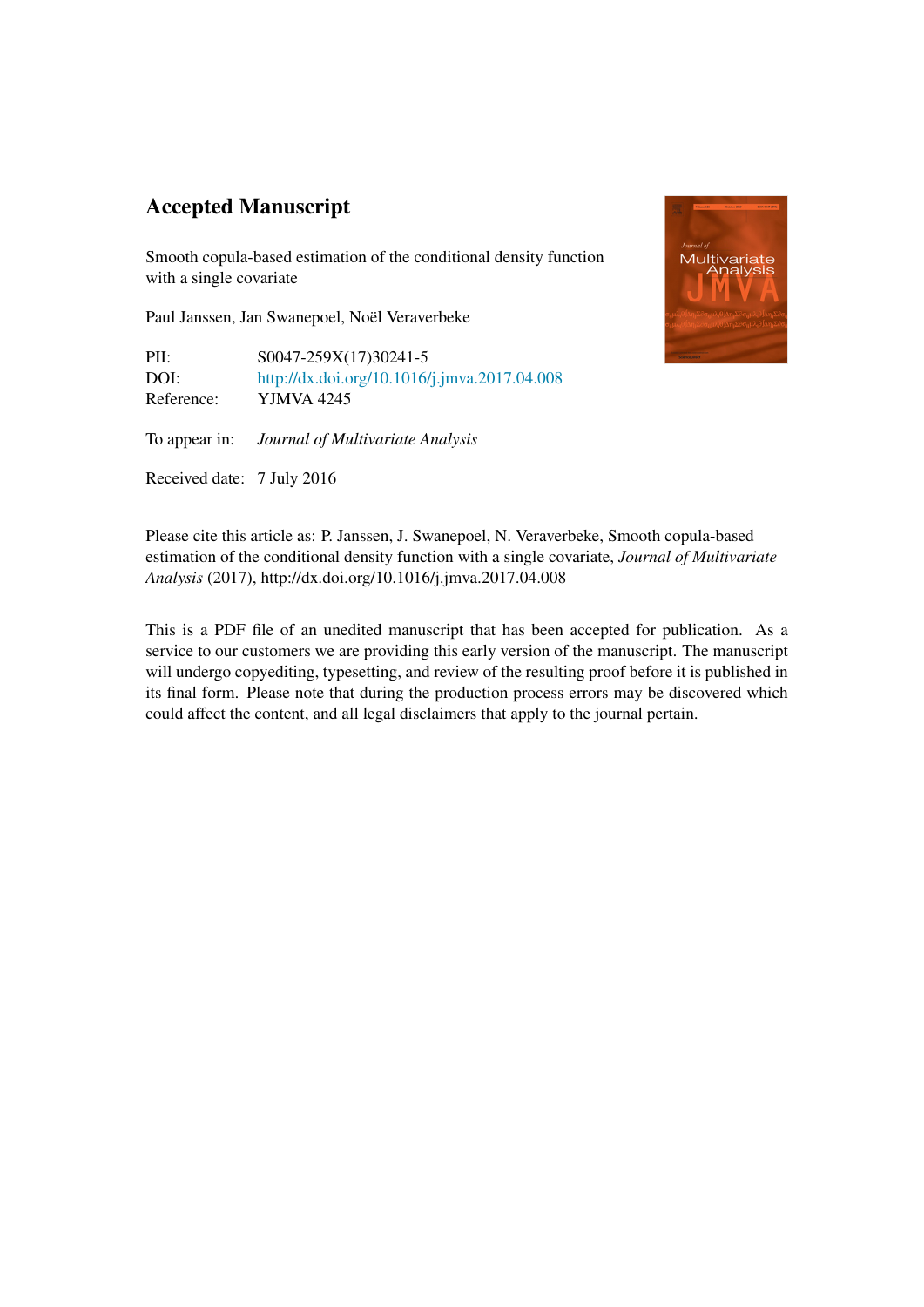# Smooth copula-based estimation of the conditional density function with a single covariate

Paul Janssen<sup>a</sup>, Jan Swanepoel<sup>b</sup>, Noël Veraverbeke<sup>a,b</sup>

<sup>a</sup>Hasselt University, Center for Statistics, Agoralaan, Gebouw D, 3590 Diepenbeek, Belgium  $^{b}$ North-West University, Potchefstroom Campus, Potchefstroom, South Africa

### Abstract

Some recent papers deal with smooth nonparametric estimators for copula functions and copula derivatives. These papers contain results on copula-based Bernstein estimators for conditional distribution functions and related functionals such as regression and quantile functions. The focus in the present paper is on new copula-based smooth Bernstein estimators for the conditional density. Our approach avoids going through separate density estimation of numerator and denominator. Our estimator is defined as a smoother of the copula-based Bernstein estimator of the conditional distribution function. We establish asymptotic properties of bias and variance and discuss the asymptotic mean squared error in terms of the smoothing parameters. We also obtain the asymptotic normality of the new estimator. In a simulation study we show the good performance of the new estimator in comparison with other estimators proposed in the literature.

Keywords: Asymptotic distribution. Bernstein estimation. Copula. Conditional density. 2000 MSC: 62G05, 62G07, 62G20

## 1. Introduction

Let  $(X, Y)$  be a random pair with joint absolutely continuous distribution function H, marginal distribution functions F and G, and corresponding densities f and g. Following [4, 11], let C denote the unique copula corresponding to H, defined for all  $x, y \in \mathbb{R}$ , by

$$
H(x,y) = C\{F(x), G(y)\},\
$$

or, since F and G are continuous,  $C(u, v) = H\{F^{-1}(u), G^{-1}(v)\}$ , with  $F^{-1}$  and  $G^{-1}$  the quantile functions. Let  $C^{(1)}(u, v) = \partial C(u, v)/\partial u$  denote the first-order partial derivative of C. Then it is easily seen that the conditional distribution function  $F_x(y) = \Pr(Y \le y | X = x)$  is given by

$$
F_x(y) = C^{(1)}\{F(x), G(y)\}.
$$
\n(1)

Email addresses: paul.janssen@uhasselt.be (Paul Janssen), jan.swanepoel@nwu.ac.za (Jan Swanepoel), noel.veraverbeke@uhasselt.be (Noël Veraverbeke)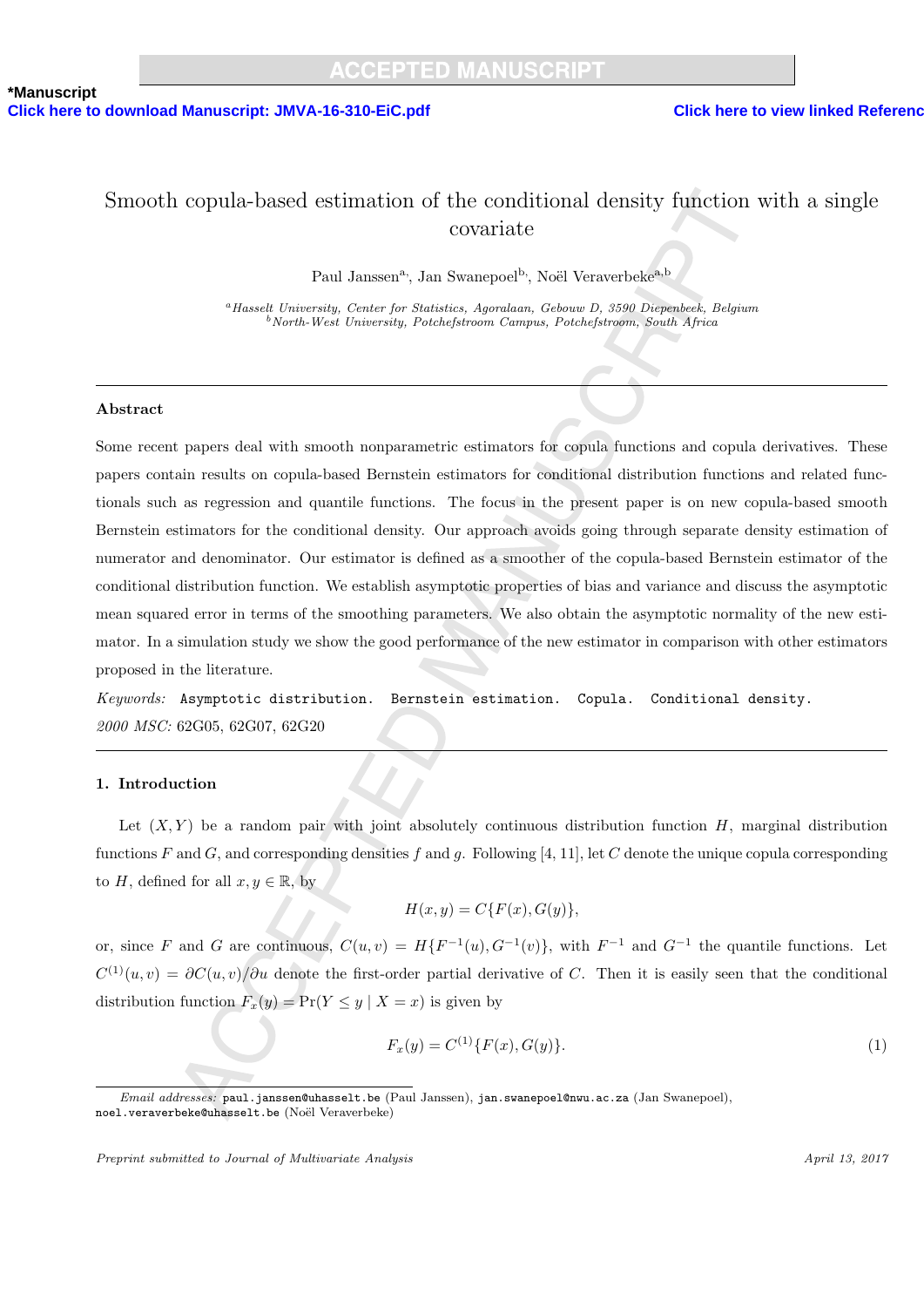In [9] the following Bernstein estimator for  $F_x(y)$  has been studied, viz.

$$
\widehat{F}_{x,m}(y) = C_{m,n}^{(1)}\{F_n(x), G_n(y)\},\,
$$

with  $C_{m,n}^{(1)}(u,v)$  the Bernstein estimator for  $C^{(1)}(u,v)$  defined as  $C_{m,n}^{(1)}(u,v) = \partial C_{m,n}(u,v)/\partial u$ , where  $C_{m,n}(u,v)$  is the Bernstein estimator of C. It is defined as

$$
C_{m,n}(u,v) = \sum_{k=0}^{m} \sum_{\ell=0}^{m} C_n \left(\frac{k}{m}, \frac{\ell}{m}\right) P_{m,k}(u) P_{m,\ell}(v),
$$

with, for all  $k \in \{0, \ldots, m\}$  and  $u \in [0, 1]$ ,

$$
P_{m,k}(u) = \binom{m}{k} u^k (1-u)^{m-k},
$$

the binomial probabilities and  $C_n$  the empirical copula estimator given for a random sample  $(X_1, Y_1), \ldots, (X_n, Y_n)$ from  $(X, Y)$  by

$$
C_n(u,v) = H_n\{F_n^{-1}(u), G_n^{-1}(v)\},\,
$$

where

$$
H_n(x,y) = \frac{1}{n} \sum_{i=1}^n \mathbf{1}(X_i \le x, Y_i \le y), \quad F_n(x) = \frac{1}{n} \sum_{i=1}^n \mathbf{1}(X_i \le x), \quad G_n(y) = \frac{1}{n} \sum_{i=1}^n \mathbf{1}(Y_i \le y),
$$

with 1 the indicator function.

From (1) it follows that the conditional density function  $f_x(y)$  of Y given  $X = x$  leads to the following expression

$$
f_x(y) = c\{F(x), G(y)\}g(y),\tag{2}
$$

where c is the copula density function  $c(u, v) = \frac{\partial^2 C(u, v)}{\partial u \partial v}$ . Based on the representation in (2), Faugeras [3] proposed the following rank-based kernel-type estimator for  $f_x(y)$ 

$$
\widehat{f}_{x,h,b}^{0}(y) = \left[\frac{1}{nh_n^2} \sum_{i=1}^n K_1 \left\{ \frac{F_n(x) - F_n(X_i)}{h_n} \right\} K_2 \left\{ \frac{G_n(y) - G_n(Y_i)}{h_n} \right\} \right] \widehat{g}(y),\tag{3}
$$

where  $\hat{g}$  is the Parzen–Rosenblatt kernel estimator of g given by

$$
\widehat{g}(y) = \frac{1}{nb_n} \sum_{i=1}^{n} K_0 \left( \frac{y - Y_i}{b_n} \right),
$$

for given kernels  $K_0, K_1, K_2$  and bandwidths  $h_n$  and  $b_n$ . Faugeras [3] studied the large-sample properties of this estimator and also provided some simulation results which showed that it compares favorably to its competitors.

A natural Bernstein-type estimator for  $f_x(y)$  based on the copula-based expression in (2) could be proposed as

$$
\widehat{f}_{x,m,b}^*(y) = c_{m,n} \{ F_n(x), G_n(y) \} \widehat{g}(y),
$$

where  $c_{m,n}(u, v) = \partial^2 C_{m,n}(u, v)/\partial u \partial v$  is the Bernstein copula-density estimator studied, among others, in [8].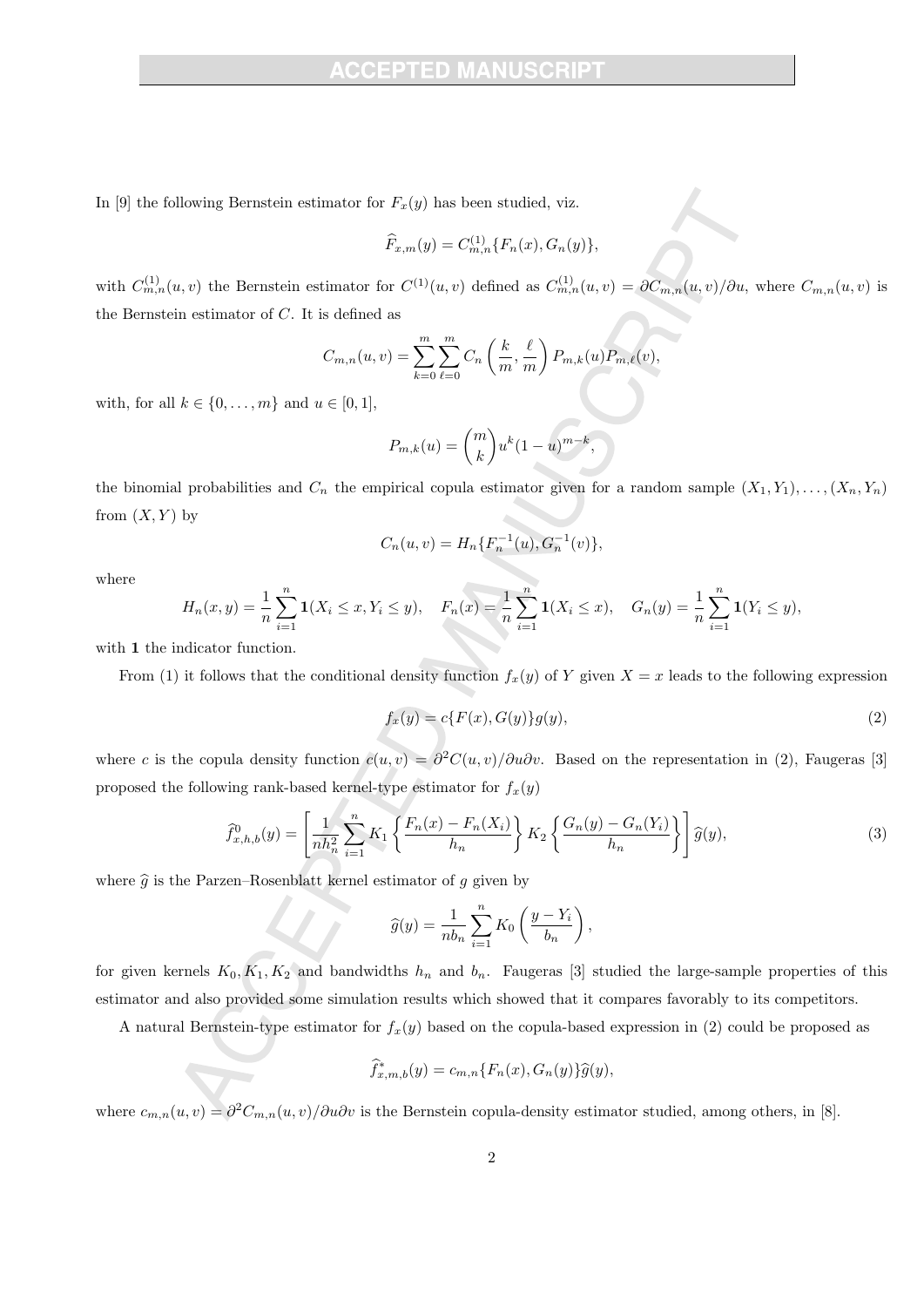Both  $\hat{f}_{x,h,b}^0(y)$  and  $\hat{f}_{x,m,b}^*(y)$  are, however, not smooth estimators (as a function of y), because of the jumps caused by  $G_n(y)$ . In order to obtain continuous estimators for  $f_x(y)$ , further smoothing is required, leading to three smoothing parameters:  $h_n$  and  $b_n$  for  $f_{x,h,b}^0$  (m and  $b_n$  for  $f_{x,m,b}^*$ ) and a bandwidth for the final smoothing in each case.

Our new copula-based Bernstein estimator for the conditional density only needs two smoothing parameters  $m$ and  $b_n$ . It is defined as a kernel smoother of the Bernstein estimator  $\hat{F}_{x,m}$ , viz.

$$
\begin{split}\n\widehat{f}_{x,m,b}(y) &= \frac{1}{b_n} \int K_0 \left( \frac{y-s}{b_n} \right) \widehat{F}_{x,m}(ds) = \frac{1}{b_n} \int K_0 \left( \frac{y-s}{b_n} \right) c_{m,n} \{ F_n(x), G_n(s) \} dG_n(s) \\
&= \frac{1}{nb_n} \sum_{i=1}^n K_0 \left( \frac{y-Y_{(i)}}{b_n} \right) c_{m,n} \left\{ F_n(x), \frac{i}{n} \right\},\n\end{split}
$$

where  $Y_{(1)} \leq \cdots \leq Y_{(n)}$  are the ordered  $Y_1, \ldots, Y_n$ .

Formal expressions for  $\widehat{F}_{x,m}$  are given by

$$
\widehat{F}_{x,m}(y) = C_{m,n}^{(1)}\{F_n(x), G_n(y)\} = \sum_{k=0}^m \sum_{\ell=0}^m C_n \left(\frac{k}{m}, \frac{\ell}{m}\right) P'_{m,k}\{F_n(x)\} P_{m,\ell}\{G_n(y)\}
$$
\n
$$
= m \sum_{k=0}^{m-1} \sum_{\ell=0}^m \left\{ C_n \left(\frac{k+1}{m}, \frac{\ell}{m}\right) - C_n \left(\frac{k}{m}, \frac{\ell}{m}\right) \right\} P_{m-1,k}\{F_n(x)\} P_{m,\ell}\{G_n(y)\}.
$$

To advocate Bernstein estimators, it is good to recall the advantage compared to standard kernel estimators of having a smaller order of the asymptotic variance. A further advantage is that the order of the bias is uniform and hence the Bernstein estimates are free of boundary effects; see [9, 10]. In Section 2 we study the asymptotic properties (bias, variance, asymptotic distribution) of the new conditional density estimator  $\hat{f}_{x,m,b}$  and compare the new proposal with the Faugeras estimator (3) and other competitors.

In Section 3 we present, for a variety of copulas, a convincing finite-sample comparison with competitors of  $\hat{f}_{x,m,b}(y)$ . The comparison clearly shows that our copula-based estimator of the conditional density outperforms its competitors.

### 2. Asymptotic properties of the conditional density estimator

The following theorem describes the asymptotic behavior of the new estimator  $\hat{f}_{x,m,b}$ .

Theorem. Assume that the following conditions hold.

- (a) The copula C has second-order partial derivatives that are Lipschitz in  $(0,1)^2$ .
- (b)  $q(y)$  exists.
- (c) K<sub>0</sub> is a continuous probability density function of bounded variation with bounded support  $[-L, L]$ , K<sub>0</sub> $(-L)$  =  $K_0(L) = 0$  and

$$
\mu_1(K_0) = \int_{-L}^{L} tK_0(t)dt = 0.
$$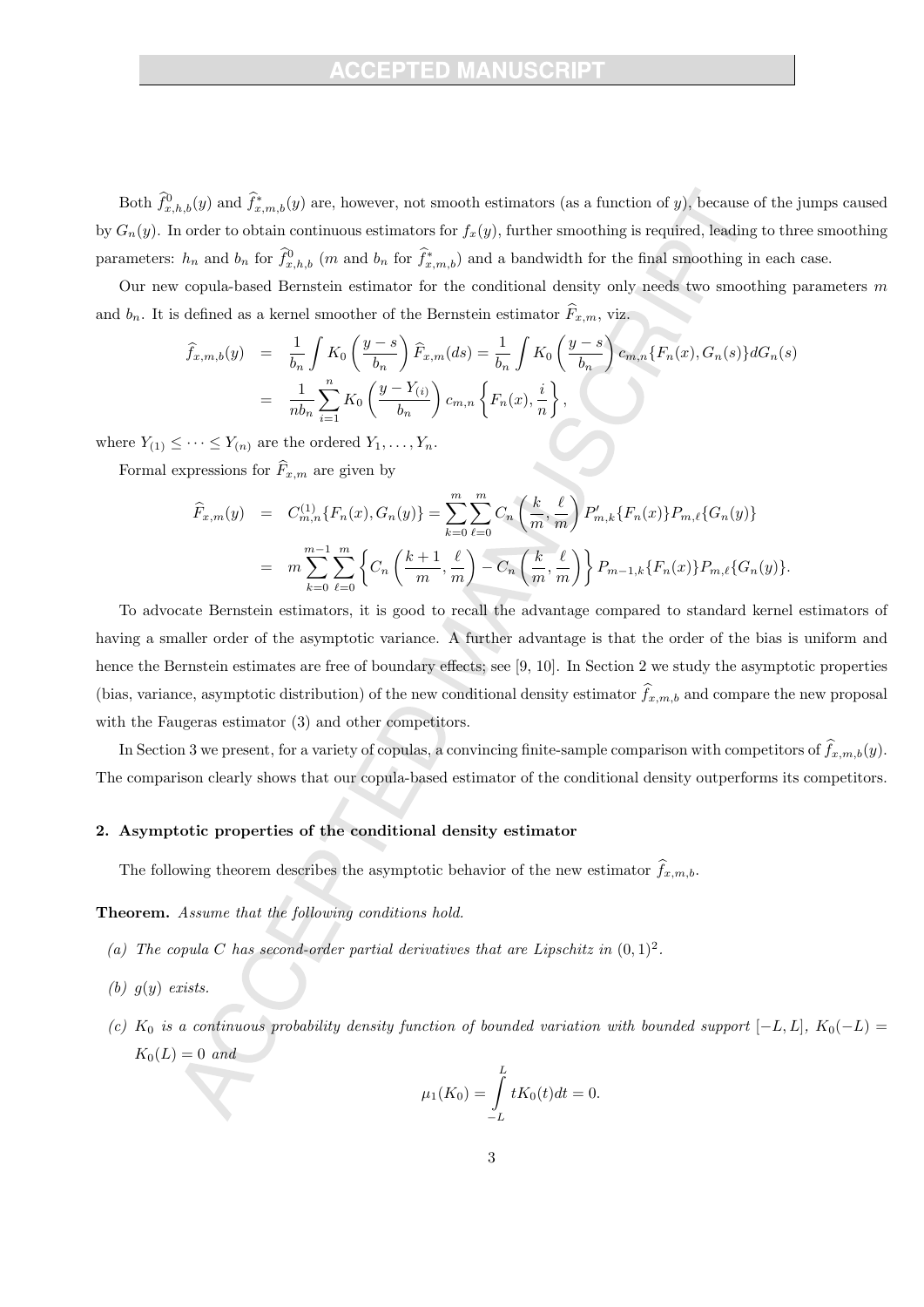(d) The order m and the bandwidth  $b_n$  satisfy the relations, for  $n \to \infty$ ,

$$
n^{1/2}m^{-5/4}b_n^{-1/2} \to 0, \quad n^{-1/2}m^{5/6}b_n^{-1/2}(\ln n)^{1/2}(\ln \ln n)^{1/2} \to 0.
$$

Then, for all x and y such that  $0 < F(x) < 1$  and  $0 < G(y) < 1$ , one has

$$
(nm^{-1/2}b_n)^{1/2}\{\widehat{f}_{x,m,b}(y) - E\widehat{f}_{x,m,b}(y)\} \rightsquigarrow \mathcal{N}\left[0, \frac{\|K_0\|^2}{2\sqrt{\pi F(x)\{1 - F(x)\}}}f_x(y)\right],
$$

where  $||K_0||^2 = \int K_0^2(t)dt$ .

## Proof. Write

$$
(A) = \hat{f}_{x,m,b}(y) - \mathbf{E}\hat{f}_{x,m,b}(y) = \frac{1}{b_n} \int {\{\hat{F}_{x,m}(y - b_n t) - \mathbf{E}\hat{F}_{x,m}(y - b_n t)\} dK_0(t)}.
$$

Note that  $(A) = (A1) + (A2) + (A3)$  with

$$
(A1) = \frac{1}{b_n} \int \{F_x(y - b_n t) - E\widehat{F}_{x,m}(y - b_n t)\} dK_0(t),
$$
  
\n
$$
(A2) = \frac{1}{b_n} \int [\beta_m^0 \{F_n(x), G_n(y)\} - F_x(y - b_n t)] dK_0(t),
$$

with  $\beta_m^0(u, v)$  as in Theorem 1 of [9] and

$$
(A3) = \frac{1}{b_n} \int \{ \widehat{F}_{x,m}(y - b_n t) - \beta_m^0(F_n(x), G_n(y)) \} dK_0(t).
$$

From (the proof of) Theorem 3 and Remark 3 in [9], it follows that

$$
(A1) = O(m^{-1}b_n^{-1}), \quad (A2) = O\{m^{-1}b_n^{-1} + b_n^{-1}n^{-1/2}(\ln \ln n)^{1/2}\},
$$

and

$$
(A3) = \sum_{i=1}^{n} \frac{1}{nb_n} \int T_{in} \{F(x), G(y-b_n t)\} dK_0(t) + \frac{1}{b_n} \int \widetilde{R}_n(x, y-b_n t) dK_0(t),
$$

with  $T_{in}(u, v)$  and  $\widetilde{R}_n(x, y)$  as in Section 2, respectively Theorem 3 of [9]. Combining these findings we obtain that, for all  $x$  and  $y$ ,  $\hat{\mathcal{L}}$ 

$$
(A) = \sum_{i=1}^{n} \frac{1}{nb_n} \int T_{in} \{F(x), G(y - b_n t)\} dK_0(t) + r_{x,m,b}(y),
$$

where

$$
T_{in}(u, v) = m \sum_{k=0}^{m-1} \sum_{\ell=0}^{m} \left\{ \mathbf{1} \left( \frac{k}{m} < U_i \le \frac{k+1}{m}, V_i \le \frac{\ell}{m} \right) - \Pr \left( \frac{k}{m} < U_i \le \frac{k+1}{m}, V_i \le \frac{\ell}{m} \right) \right\} P_{m-1,k}(u) P_{m,\ell}(v) - m C^{(1)}(u, v) \sum_{k=0}^{m-1} \left\{ \mathbf{1} \left( \frac{k}{m} < U_i \le \frac{k+1}{m} \right) - \frac{1}{m} \right\} P_{m-1,k}(u),
$$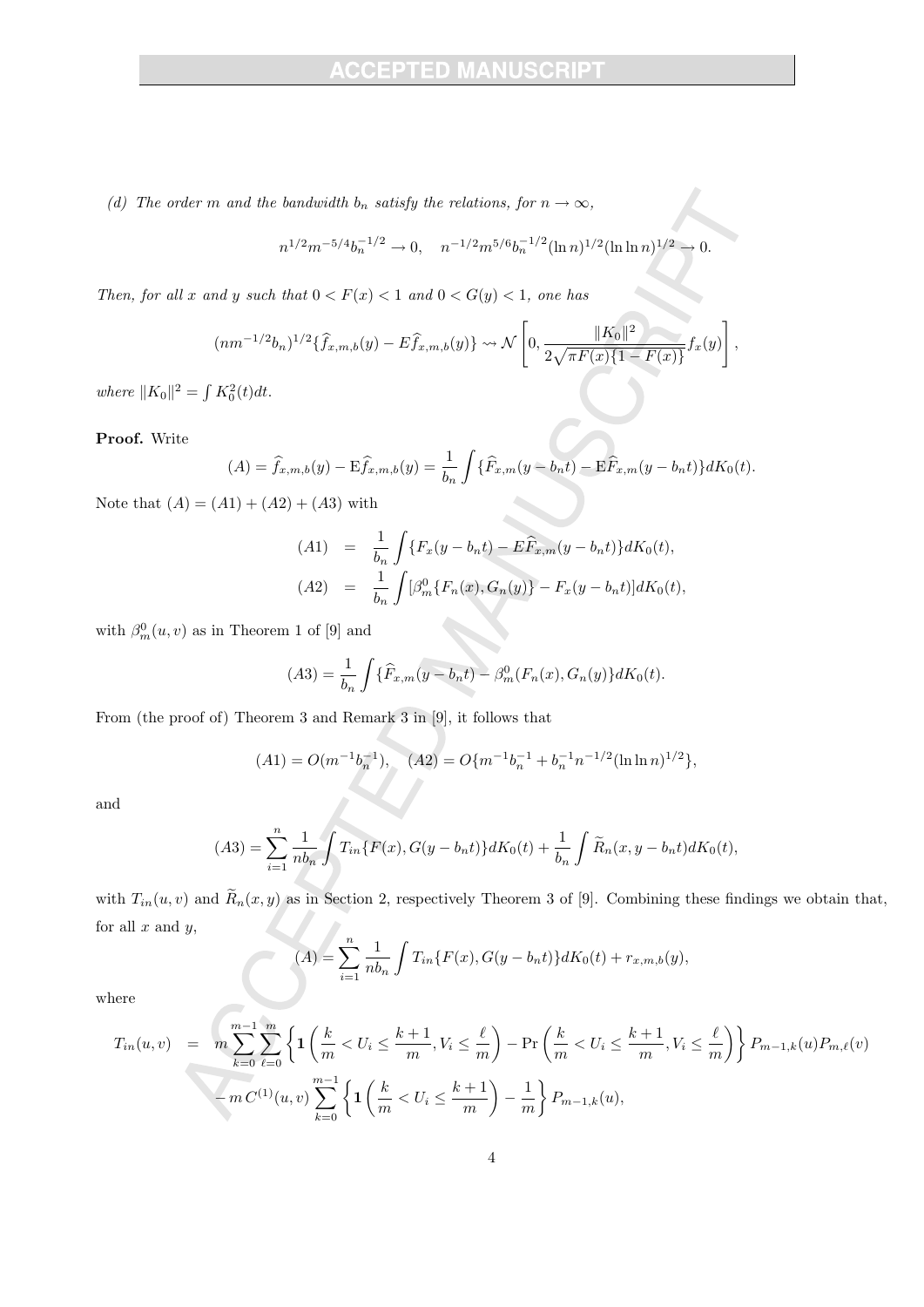with  $U_i = F(X_i)$ ,  $V_i = G(Y_i)$ , and

$$
r_{x,m,b}(y) = O\left\{\frac{m^{-1}}{b_n} + \frac{1}{b_n} m^{1/2} n^{-3/4} (\ln n)^{1/2} (\ln \ln n)^{1/4} + \frac{1}{b_n} n^{-1/2} (\ln n)^{1/2} + \frac{1}{b_n} m^{13/12} n^{-1} (\ln n)^{1/2} (\ln \ln n)^{1/2} \right\}.
$$
 (4)

We denote the main term in this asymptotic representation by  $\sum_{n=1}^n$  $\sum_{i=1} W_{in}$ . For the variance we have

$$
\text{var}\left(\sum_{i=1}^{n} W_{in}\right) = \frac{1}{nb_n^2} \int \int \mathbf{E}[T_{in}\{F(x), G(y-b_n s)\}T_{in}\{F(x), G(y-b_n t)\}]dK_0(s)dK_0(t).
$$

From the calculations in Section 4 of [9] we have that

$$
E[T_{in}\{F(x), G(y-b_n s)\}T_{in}\{F(x), G(y-b_n t)\}]
$$
  

$$
\sim m^{1/2} \frac{1}{2\sqrt{\pi F(x)\{1-F(x)\}}}[F_x\{\min(y-b_n s, y-b_n t)\} - F_x(y-b_n s)F_x(y-b_n t)],
$$

and hence

$$
\text{var}\left(\sum_{i=1}^{n} W_{in}\right) \sim \frac{m^{1/2}}{nb_n^2} \frac{J}{2\sqrt{\pi F(x)\{1 - F(x)\}}},
$$

where

$$
J = \int \left[ \int [F_x \{\min(y - b_n s, y - b_n t)\} - F_x(y - b_n s) F_x(y - b_n t)] dK_0(s) \right] dK_0(t).
$$

The inner integral is equal to

$$
-\int K_0(s)\frac{\partial}{\partial s}[F_x\{\min(y-b_ns,y-b_nt)\}-F_x(y-b_ns)F_x(y-b_nt)]ds
$$

and can be re-expressed successively as

$$
-\int\limits_v^L K_0(s)\frac{\partial}{\partial s}\left[F_x(y-b_n s)\left\{1-F_x(y-b_n t)\right\}\right]ds-\int\limits_{-L}^v K_0(s)\frac{\partial}{\partial s}\left\{F_x(y-b_n t)(1-F_x(y-b_n s))\right\}ds
$$

and

$$
b_n \int\limits_v^L K_0(s) f_x(y-b_n s) \{1 - F_x(y-b_n t)\} ds - b_n \int\limits_{-L}^v K_0(s) f_x(y-b_n s) F_x(y-b_n t) ds.
$$

Hence, by partial integration,  $\bigg/$ 

$$
J = -b_n \int K_0(t) \left[ -K_0(t) f_x(y - b_n t) \{1 - F_x(y - b_n t)\} + b_n \left\{ \int_t^L K_0(s) f_x(y - b_n s) ds \right\} f_x(y - b_n t) \right] dt
$$
  
+ 
$$
b_n \int K_0(t) \left[ -K_0(t) f_x(y - b_n t) F_x(y - b_n t) - b_n \left\{ \int_t^t K_0(s) f_x(y - b_n s) ds \right\} f_x(y - b_n t) \right] dt
$$
  

$$
\sim b_n \int K_0^2(s) f_x(y - b_n s) ds \sim b_n \left\{ \int K_0^2(s) ds \right\} f_x(y) = b_n ||K_0||^2 f_x(y).
$$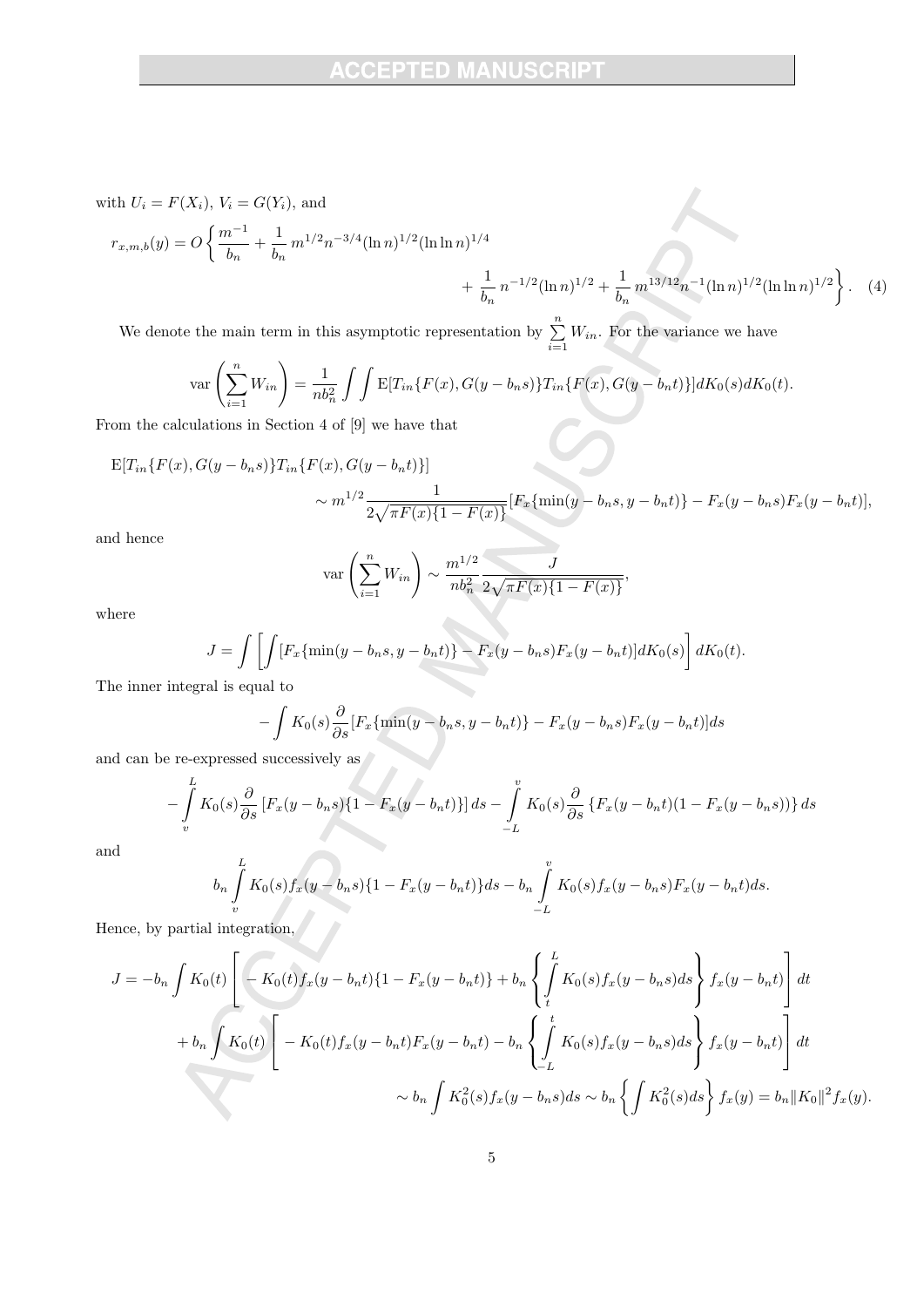## **CCEPTED MANUSCRIPT**

Therefore,

$$
\text{var}\left(\sum_{i=1}^n W_{in}\right) \sim \frac{m^{1/2}}{nb_n} \frac{\|K_0\|^2}{2\sqrt{\pi F(x)\{1-F(x)\}}} f_x(y).
$$

Note that the convergence to zero of the factor  $m^{1/2}/(nb_n)$  is implied by the first relation in condition (d). To show the asymptotic normality of  $\sum_{n=1}^{\infty}$  $\sum_{i=1}$   $W_{in}$  we check the Liapunov condition, viz.

$$
\lim_{n \to \infty} \sum_{i=1}^{n} \mathcal{E}(W_{in}^4) / \left\{ \text{var}\left(\sum_{i=1}^{n} W_{in}\right) \right\}^2 = 0.
$$

Now,

$$
E(W_{in}^{4}) = \frac{1}{n^{4}b_{n}^{4}} \int \int \int \int E[T_{in}\{F(x), G(y - b_{n}s)\}T_{in}\{F(x), G(y - b_{n}t)\}\times T_{in}\{F(x), G(y - b_{n}s')\}T_{in}\{F(x), G(y - b_{n}t')\}]
$$
  

$$
\times T_{in}\{F(x), G(y - b_{n}s')\}T_{in}\{F(x), G(y - b_{n}t')\}
$$
  

$$
dK_{0}(s)dK_{0}(t)dK_{0}(s')dK_{0}(t') = \frac{1}{n^{4}b_{n}^{4}} O(m^{3/2}).
$$

Hence, the Liapunov ratio becomes

$$
O\left(\frac{1}{n^3}\frac{1}{b_n^4}m^{3/2}\right) / \left\{O\left(\frac{m^{1/2}}{nb_n}\right)\right\}^2 = O\left(\frac{m^{1/2}}{nb_n^2}\right) \to 0.
$$

because of the relations in condition (d).

It remains to check that the four O-terms in the remainder of (4) vanish after multiplication with the norming factor  $(nm^{-1/2}b_n)^{1/2}$ . This requires the following four conditions:

(i)  $n^{1/2}m^{-5/4}b_n^{-1/2} \to 0$ ,

(ii) 
$$
n^{-1/4}m^{1/4}b_n^{-1/2}(\ln n)^{1/2}(\ln \ln n)^{1/4} \to 0,
$$

(iii) 
$$
m^{-1/4}b_n^{-1/2}(\ln n)^{1/2} \to 0
$$
,

(iv) 
$$
n^{-1/2}m^{5/6}b_n^{-1/2}(\ln n)^{1/2}(\ln \ln n)^{1/2} \to 0.
$$

Some careful calculations show that (i) and (iv) imply (ii) and (iii) so that only restrictions (i) and (iv) remain in condition (d).  $\Box$ 

**Remark 1.** It is easily verified that the choices  $m = O(n^{2/5+\epsilon})$  ( $\varepsilon > 0$ , small) and  $b_n = O(n^{-\epsilon'}) (\varepsilon' > 0$ , small) minimize the factor  $m^{1/2}/(nb_n)$  in the asymptotic variance. For these choices we have

$$
\widehat{f}_{x,m,b}(y) - \mathbf{E}\widehat{f}_{x,m,b}(y) = O_P(n^{-2/5 + \varepsilon/4 + \varepsilon'/2}).
$$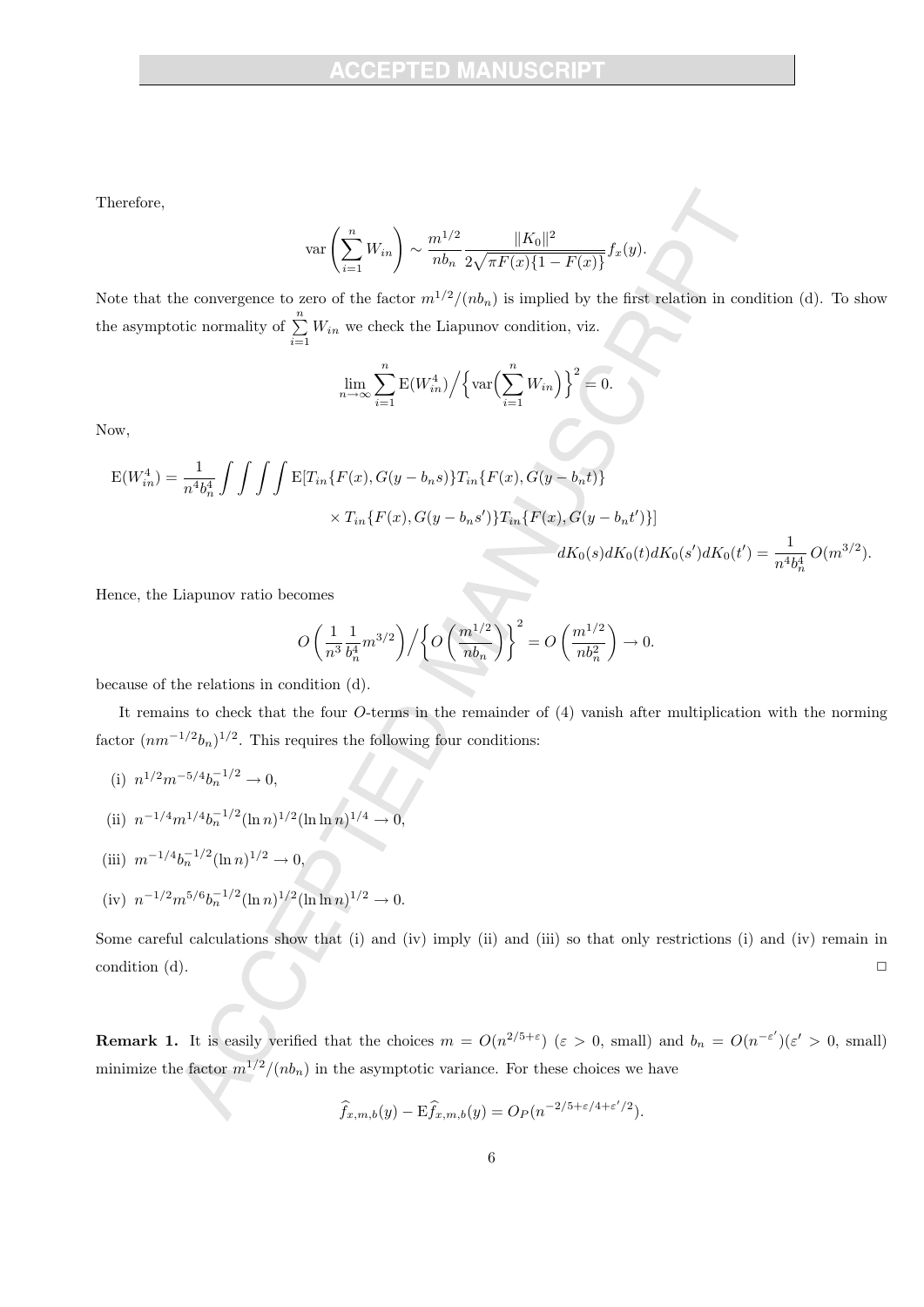Taking  $\varepsilon > 2\varepsilon'/5$  and  $\varepsilon < 1/5 - 3\varepsilon'/5$  (needed to satisfy the conditions) we get an order very close to  $O_P(n^{-2/5})$  which is better than the usual  $O_P(n^{-1/3})$ ; see below.

**Remark 2.** The centering term  $E\hat{f}_{x,m,b}(y)$  in the theorem can be further expanded if conditions (a) and (b) are replaced by the stronger conditions

- (a') The copula  $C$  has 4th-order partial derivatives.
- (b')  $g(y)$  is twice continuously differentiable in an open neighborhood I of y and  $\partial^4 C(u, v)/\partial u \partial v^3$  exists and is continuous on  $(u, v) \in (0, 1) \times G(I)$ .

By Remark 3 in [9] we have

$$
\begin{split} \mathbf{E} \widehat{f}_{x,m,b}(y) &= \frac{1}{b_n} \int \mathbf{E} \widehat{F}_{x,m}(y - b_n t) dK_0(t) \\ &= \frac{1}{b_n} \int \left[ F_x(y - b_n t) + \frac{1}{2m} b \{ F(x), G(y - b_n t) \} + o(m^{-1}) \right] dK_0(t), \end{split} \tag{5}
$$

where

$$
b(u,v) = (1-2u)C^{(1,1)}(u,v) + u(1-u)C^{(1,1,1)}(u,v) + v(1-v)C^{(1,2,2)}(u,v),
$$

 $C^{(1,2,2)}(u,v) = \partial^3 C(u,v)/\partial u \partial v^2$  and similarly for  $C^{(1,1)}$ ,  $C^{(1,1,1)}$ .

Applying partial integration, a Taylor expansion, condition (b') and the fact that  $K_0(-L) = K_0(L) = 0$ , the first term in (5) becomes

$$
\int K_0(t) f_x(y - b_n t) dt = f_x(y) + \frac{1}{2} b_n^2 f''_x(y) \mu_2(K_0) + o(b_n^2),
$$

where  $\mu_2(K_0) = \int t^2 K_0(t) dt$ .

Similarly, the second term in (5) is equal to

$$
\frac{1}{2m} \int K_0(t)b^{(2)} \{F(x), G(y-b_n t)\} g(y-b_n t) dt = \frac{1}{2m} \int K_0(t)[b^{(2)} \{F(x), G(y)\} g(y) + o(1)] dt
$$
  

$$
= \frac{1}{2m} b^{(2)} \{F(x), G(y)\} g(y) + o(m^{-1}),
$$

where  $b^{(2)}(u, v) = \partial b(u, v) / \partial v$ . Hence we conclude that

$$
\mathbf{E}\widehat{f}_{x,m,b}(y) = f_x(y) + \frac{1}{2}b_n^2 f''_x(y)\mu_2(K_0) + \frac{1}{2m}b^{(2)}\{F(x),G(y)\}g(y) + o(b_n^2) + o(m^{-1}).\tag{6}
$$

Remark 3. The expression (6) for the bias of the estimator together with the asymptotic variance give that the asymptotic mean squared error is of the order

$$
O\left(\frac{m^{1/2}}{nb_n}\right) + O\{(b_n^2 + m^{-1})^2\}.
$$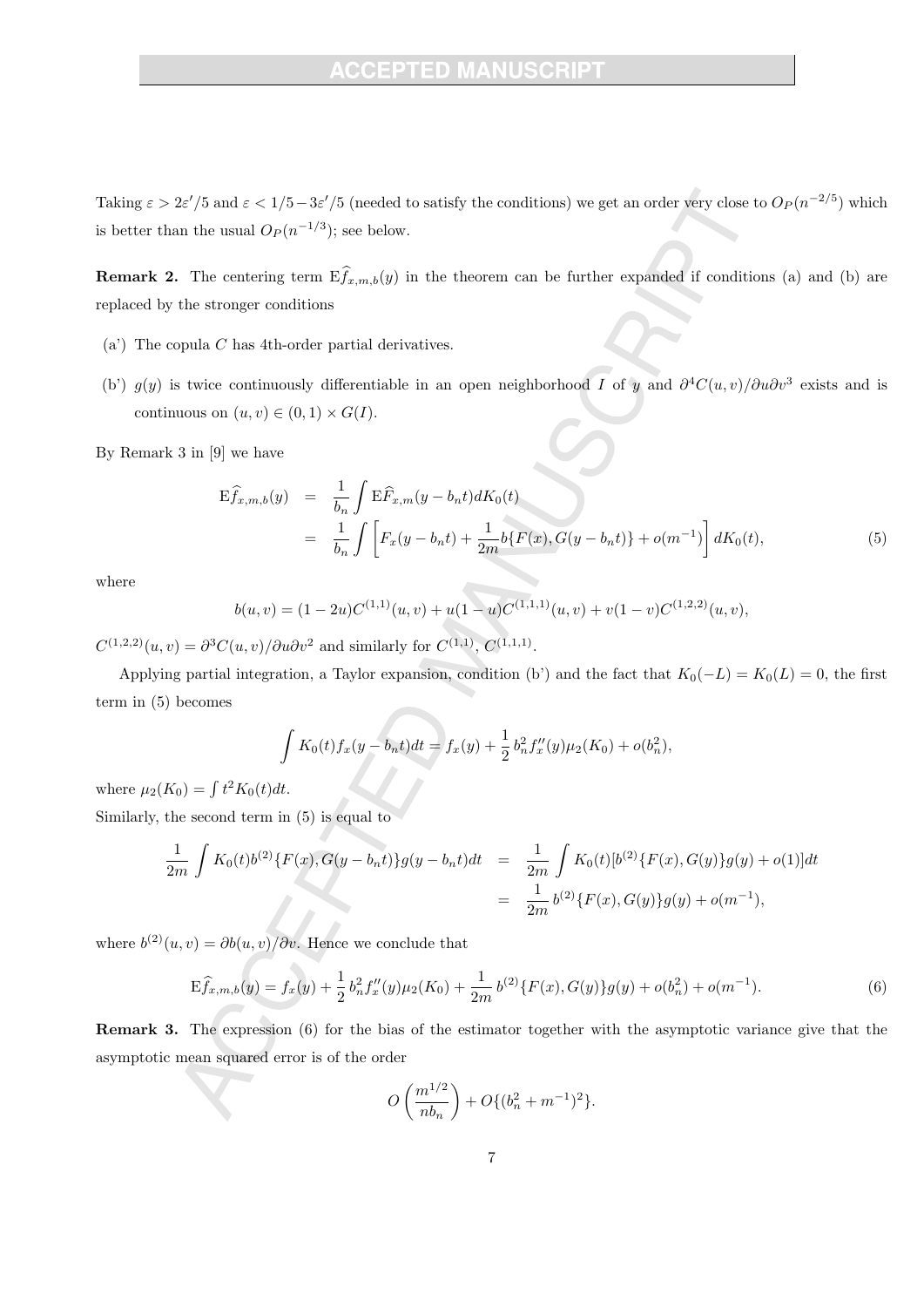Minimizing with respect to m and  $b_n$  gives that the optimal choices are of the form  $b_n = c_1 n^{-1/6}$  and  $m = c_2 n^{1/3}$ for some  $c_1, c_2 > 0$  and that  $\hat{f}_{x,m,b}(y) - f_x(y) = O_P(n^{-1/3})$ . These 'optimal' choices do not satisfy the restrictions in condition (d) of the theorem and hence the 'optimal' convergence rate  $O_P(n^{-1/3})$  cannot be obtained. It can be easily verified however that the 'suboptimal' choices  $m = O(n^{6/13+\epsilon})$ ,  $b_n = O(n^{-2/13})$ , with  $\epsilon > 0$  arbitrary, do satisfy condition (d) and lead to a convergence rate  $O_P(n^{-4/13+\epsilon/4})$  which is close the optimal rate  $O_P(n^{-1/3})$ .

**Corollary.** Assume conditions (a'), (b'), (c), (d) and the extra condition  $nm^{-1/2}b_n^5 \to C_1$  for some finite constant  $C_1 \geq 0$ . Then, for all x and y such that  $0 < F(x) < 1$  and  $0 < G(y) < 1$ , one has

$$
(nm^{-1/2}b_n)^{1/2}\{\hat{f}_{x,m,b}(y) - f_x(y)\} \rightsquigarrow \mathcal{N}\left[b_x(y), \frac{\|K_0|^2}{2\sqrt{\pi F(x)\{1 - F(x)\}}}f_x(y)\right],
$$

where  $b_x(y) = C_1^2 f''_x(y) \mu_2(K_0)/2$ . Indeed, it can be verified that the expression (6) for the bias has the limit  $b_x(y)$  after multiplication with the factor  $(nm^{-1/2}b_n)^{1/2}$ . This is due to the extra condition and the fact that  $(nm^{-1/2}b_n)^{1/2}/m \le$  $n^{1/2}m^{-5/4}b_n^{-1/2} \to 0$  by the first relation in (d).

We now discuss the results derived in the theorem in relation to similar results proved in the literature. The Bernstein estimator for the conditional density function provides an alternative for the classical nonparametric kernel estimator of Rosenblatt [13]; see also [6]. It is given by

$$
\widehat{f}_x^R(y) = \frac{\frac{1}{nh_n b_n} \sum_{i=1}^n K\left(\frac{x - X_i}{h_n}\right) K_0\left(\frac{y - Y_i}{b_n}\right)}{\frac{1}{nh_n} \sum_{i=1}^n K\left(\frac{x - X_i}{h_n}\right)},\tag{7}
$$

and under typical conditions (e.g.,  $nh_nb_n \rightarrow \infty$ ), one has

$$
(nh_nb_n)^{1/2}\{\widehat{f}_x^R(y) - f_x(y) + O(h_n^2 + b_n^2)\} \rightsquigarrow \mathcal{N}\left[0, \frac{f_x(y)}{f(x)}\|K\|^2\|K_0\|^2\right],
$$

for all x such that  $f(x) > 0$ . The  $O(h_n^2 + h_n^2)$  term above is a bias term (not made explicit here) which can be deleted if  $nh_n^5b_n \to 0$  and  $nh_nb_n^5 \to 0$ . The bandwidths minimizing the asymptotic MSE are  $h_n = O(n^{-1/6})$  and  $b_n = O(n^{-1/6})$ and for these optimal bandwidths we have that  $\hat{f}_x^R(y) - f_x(y) = O_P(n^{-1/3})$ .

A nonparametric estimator using local polynomial approximation in the y-direction has been studied in Fan et al. [1]. The local linear estimator is defined as (see also [2]):

$$
\widehat{f}_x^{LL}(y) = \frac{1}{nh_n b_n} \sum_{i=1}^n K_n \left( \frac{x - X_i}{h_n}; x \right) K_0 \left( \frac{y - Y_i}{b_n} \right),\tag{8}
$$

,

with

$$
K_n(z;x)=K(z)\frac{s_{n,2}(x)-zh_ns_{n,1}(x)}{s_{n,0}(x)s_{n,2}(x)-s^2_{n,1}(x)}
$$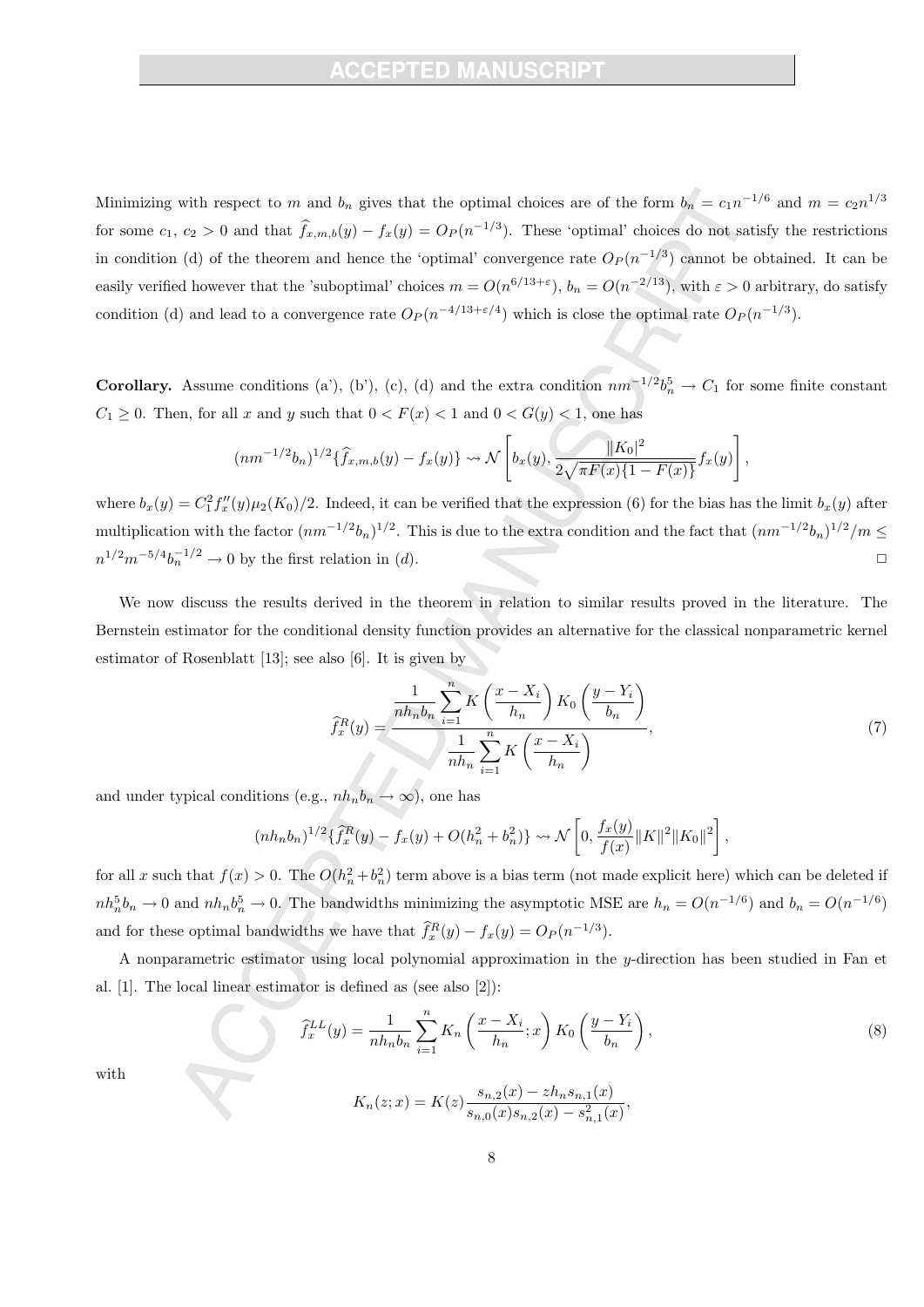where, for  $j \in \{0, 1, 2\},\$ 

$$
s_{n,j}(x) = \frac{1}{nh_n} \sum_{i=1}^{n} (x - X_i)^j K\left(\frac{x - X_i}{h_n}\right).
$$

The asymptotic order properties of bias and variance are the same as for the Rosenblatt estimator.

As far as the rank-based estimator  $\hat{f}_{x,h,b}^0$  is concerned, Faugeras [3] derived the asymptotic normality result

$$
(nh_n^2)^{1/2}\{\widehat{f}_{x,h,b}^0(y) - f_x(y) + O(h_n^2)\} \rightsquigarrow \mathcal{N}[0, g(y)f_x(y)||K_1||||K_2||].
$$

Again, by applying the asymptotic bias and variance expressions of [10], we have that the optimal rate  $\hat{f}_{x,h,b}^0(y)$  –  $f_x(y) = O_P(n^{-1/3})$  is obtained if  $h_n = O(n^{-1/6})$ .

Performing calculations similar to those in the proof of the theorem and applying results derived in [8] we can prove, under certain regularity conditions placed on C, F, G, the kernels and bandwidths (e.g.,  $m/n \to 0$  and  $mb_n \to \infty$ ), that  $\sqrt{ }$  $\overline{1}$ 

$$
(n/m)^{1/2}\{\hat{f}_{x,m,b}^*(y) - f_x(y) + O(b_n^2 + m^{-1})\} \rightsquigarrow \mathcal{N}\left[0, \frac{g(y)f_x(y)}{4\pi\sqrt{F(x)\{1 - F(x)\}G(y)\{1 - G(y)\}}}\right].
$$

Choosing any  $b_n$  such that  $b_n = O(m^{-\alpha})$ ,  $1/2 \leq \alpha < 1$ , we conclude that the optimal rate  $\hat{f}_{x,m,b}^*(y) - f_x(y) = O_P(n^{-1/3})$ holds if  $m = O(n^{1/3})$ .

It is interesting to discuss the comparison of the asymptotic variances of the various estimators. The order of magnitude of the Bernstein-based estimator  $\hat{f}_{x,m,b}(y)$  is  $O\{(nm^{-1/2}b_n)^{-1}\}$ . This is smaller than that of the competitors where we typically have  $O\{(nh_nb_n)^{-1}\}$  (making the usual identification  $h_n = m^{-1}$ , as proposed in [10] and [14]). This improved order is due to the Bernstein method.

All estimators have  $f_x(y)$  in the numerator of the asymptotic variance. Our Bernstein estimator  $\hat{f}_{x,m,b}(y)$  and also  $\widehat{f}_{x,m,b}^*(y)$  have  $\sqrt{F(x)\{1-F(x)\}}$  in the denominator instead of the typical  $f(x)$  for the Rosenblatt  $\widehat{f}_x^R(y)$  and local linear  $\hat{f}_x^{LL}(y)$ . A comparison between these two factors can be made using a result of Parzen [12]; see also Remark 5 in [9]. It follows that  $\sqrt{F(x)\{1 - F(x)\}}$  is asymptotically (as  $x \to \infty$ ) larger than  $f(x)$  for all F with medium tails (e.g., exponential, logistic, Weibull, normal) and long tails (e.g., Cauchy, Pareto). A similar statement holds for the left tails. An exception is the estimator  $f_{x,h,b}^0(y)$  of Faugeras [3] and also its Beta kernel version (on p. 2091 of [3]). In these asymptotic variances there is no  $f(x)$  nor  $\sqrt{F(x)\{1 - F(x)\}}$  in the denominator but only  $g(y)$  in the numerator. This 'advantage', mentioned in [10], p. 2091, did not show up in our simulations.

### 3. Monte Carlo simulations

In order to get a closer look at the finite-sample performance of an estimator  $\hat{f}_x(y)$  of  $f_x(y)$ , we compare the integrated squared error (ISE) at a fixed x on a set of y-values in an interval  $[a, b]$ , viz.

$$
ISE(x) = \int_a^b \{\hat{f}_x(y) - f_x(y)\}^2 dy,
$$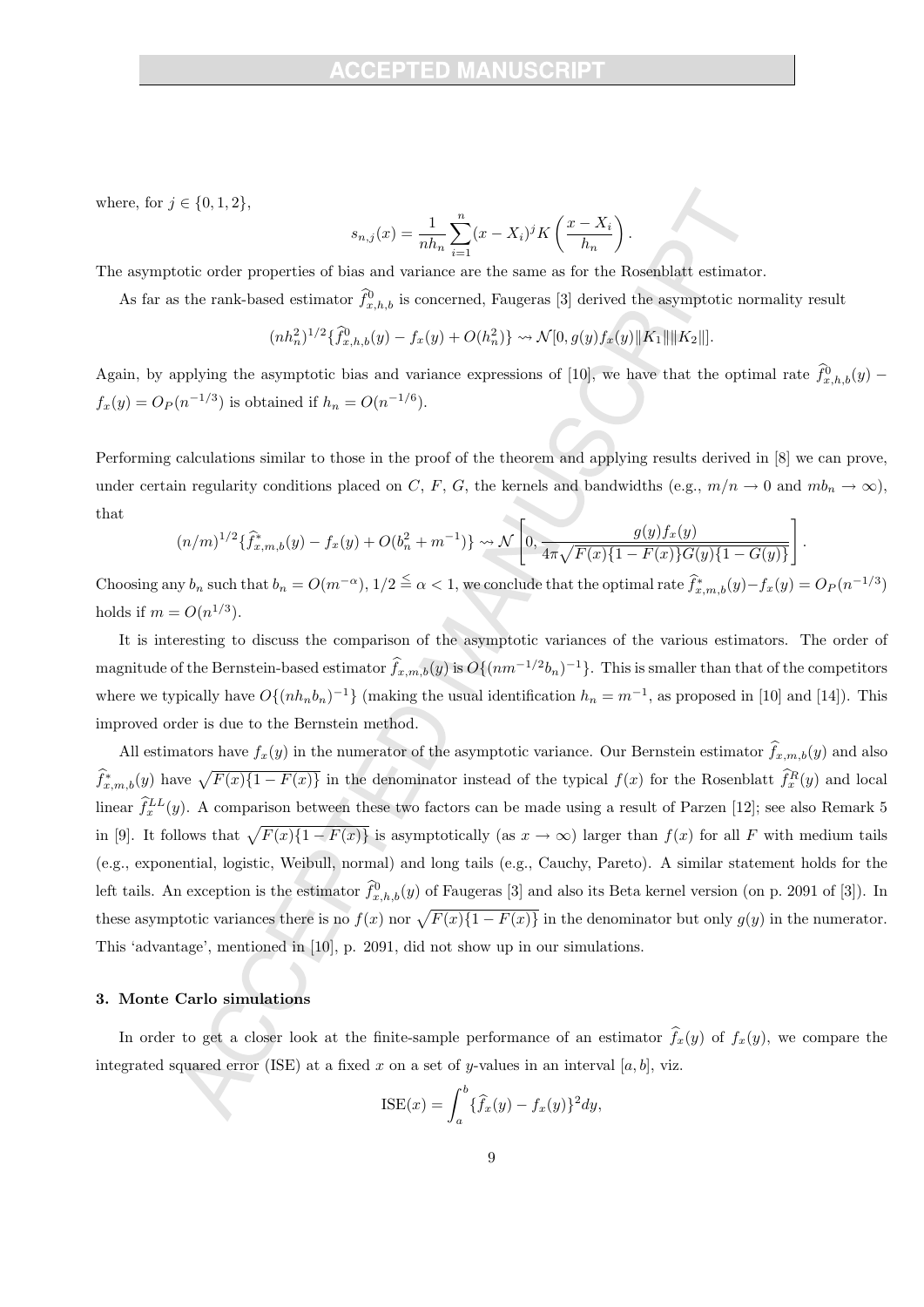## CCEPTED MANHSCRI

for the different estimators. The value of  $ISE(x)$  is computed by approximation on a grid of  $N = 50$  values  $(y_i)$ , equally spaced of  $\Delta$ -length on the interval [a, b],

$$
I(x) = \Delta \sum_{j=1}^{N} {\hat{f}_x(y_j) - f_x(y_j)}^2,
$$

where  $y_j = a + (b - a)(j - 1)/(N - 1)$  for all  $j \in \{1, ..., N\}$ , and  $\Delta = (b - a)/(N - 1)$ . In the tables we report  $AI(x)$ , the average of  $I(x)$  over 10,000 independent Monte Carlo replications of sample size  $n = 100$ , which is an accurate approximation of the mean integrated squared error, MISE(x). Throughout we choose [a, b] = [-2.5, 2.5]. The standard errors of the Monte Carlo estimates are found to be negligibly small and are not reported in the tables.

Random samples  $(U_1, V_1), \ldots, (U_{100}, V_{100})$  are generated from known copula families C by means of the R package copula; see [5]. Data  $(X_1, Y_1), \ldots, (X_{100}, Y_{100})$  are then obtained by setting  $X_i = F^{-1}(U_i)$  and  $Y_i = G^{-1}(V_i)$  for each  $i \in \{1, \ldots, 100\}$ , for prescribed marginals F and G.

Let  $\rho_S$  and  $\rho_P$  denote Spearman's rho and Pearson's correlation coefficient, respectively. To cover a variety of settings we consider the following models. (see [11]):

Model 1:  $X \sim \mathcal{N}(0, 1), Y \sim \mathcal{N}(0, 1), C_{\theta}$  is the Frank copula with  $\rho_S = 0.2 (\theta = 1.224), 0.4 (\theta = 2.610), 0.6 (\theta = 1.224)$  $4.466$ ),  $0.8$  ( $\theta = 7.902$ ).

Model 2:  $X \sim \mathcal{E}(0.5)$ ,  $Y \sim \mathcal{N}(0, 1)$ ,  $C_{\theta}$  is the Gumbel copula with  $\rho_S = 0.2$  ( $\theta = 1.156$ ), 0.4 ( $\theta = 1.381$ ), 0.6 ( $\theta =$ 1.757), 0.8 ( $\theta = 2.582$ ). Throughout,  $\mathcal{E}(0.5)$  refers to the exponential distribution with mean 2.

Model 3:  $X \sim \mathcal{N}(0, 1), Y \sim \mathcal{N}(0, 1), C_\theta$  is the Gaussian copula with  $\rho_P = 0.2, 0.4, 0.6, 0.8$ .

Model 4:  $X \sim \mathcal{E}(0.5)$ ,  $Y \sim \mathcal{N}(0, 1)$ ,  $C_{\theta}$  is the Clayton copula with  $\rho_S = 0.2$  ( $\theta = 0.310$ ), 0.4 ( $\theta = 0.758$ ), 0.6 ( $\theta =$  $1.507$ ),  $0.8$  ( $\theta = 3.188$ ).

Model 5:  $X \sim \mathcal{N}(0, 1), Y \sim \mathcal{N}(0, 1), C_{\theta}$  is the Cuadras–Augé copula with  $\rho_S = 0.2 (\theta = 0.250), 0.4 (\theta = 0.250)$  $(0.471), 0.6$   $(\theta = 0.667), 0.8$   $(\theta = 0.842)$ . See Remark 4.

Model 6:  $X \sim \mathcal{E}(0.5)$ ,  $Y \sim \mathcal{N}(0, 1)$ ,  $C_{\theta}(u, v)$  is the Plackett copula with  $\rho_S = 0.2$  ( $\theta = 1.836$ ), 0.4 ( $\theta = 3.538$ ), 0.6 ( $\theta =$ 7.761),  $0.8$  ( $\theta = 24.259$ ).

Remark 4. Note that the Cuadras–Augé copula (Model 5) has an absolutely continuous and a singular component. Indeed  $Pr(U = V) = \theta/(2 - \theta)$  and  $Pr(U < V) + Pr(U > V) = (2 - 2\theta)/(2 - \theta)$ ; see [11], p. 54. The corresponding copula 'density' therefore only captures a total probability weight of  $(2 - 2\theta)/(2 - \theta)$ . In this case we need to rescale  $f_x(y)$  in (2) to obtain a proper conditional density. Since  $\int_0^1 c(u, v) dv = 1 - \theta u^{1-\theta}$  the rescaling factor is  $k(x) = 1/[1 - \theta \{F(x)\}^{1-\theta}]$  and  $f_x^{CA}(y) = k(x)c\{F(x), G(y)\}g(y)$ . Further note that in this case  $n = 100$  means that our estimator of  $f_x^{CA}(y)$  is based on 100 sampled off-diagonal points, i.e., points related to the absolute continuous part of the copula.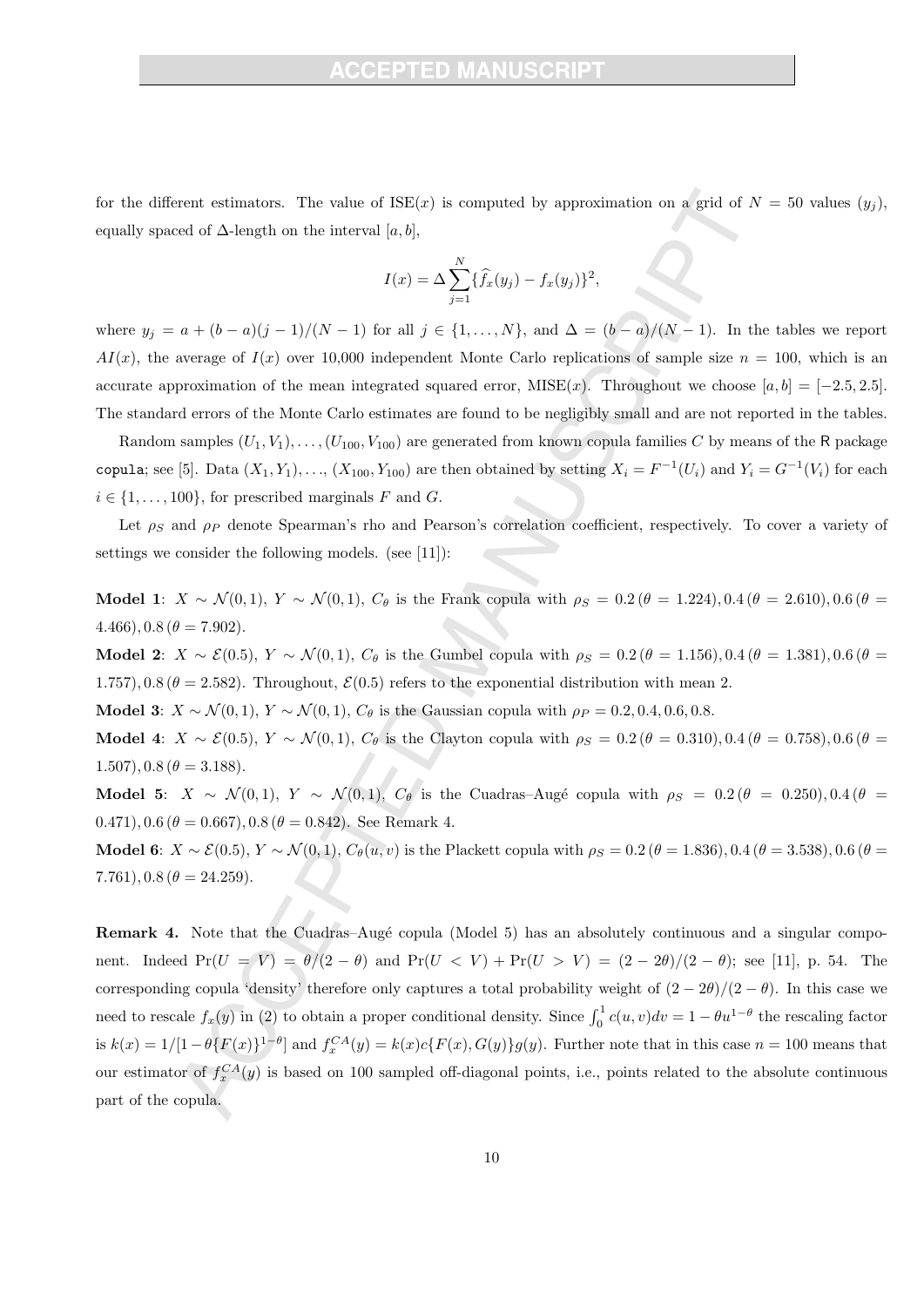We compare the performance of our estimators  $f_{x,m,b}(y)$  and  $f_{x,m,b}(y)$ , referred to as BC<sub>1</sub> and BC<sub>2</sub> respectively in the tables, to that of the two estimators proposed by Faugeras [3], viz.  $\hat{f}_{x,h,b}^0(y)$  and a Beta kernel version of this estimator (see p. 2091 of [3]), indicated as  $QC_1$  and  $QC_2$  respectively in the tables and to that of the Rosenblatt estimator  $\hat{f}_x^R(y)$  given in (7) and the local linear estimator  $\hat{f}_x^L(y)$  given in (8), referred to as R and LL respectively in the tables.

Following [3], we take  $K_0 = K_1 = K_2 = \phi$ , the standard normal density, in the definitions of  $QC_1$ ,  $BC_1$ ,  $BC_2$ , R and LL. Almost identical results are obtained for other choices, e.g., the Epanechnikov kernel. Furthermore, simulations are also conducted for the six copulas of Models 1–6 with different combinations ((Normal, Normal) and (Normal, Exponential)) of  $(X, Y)$ . Similar behavior of the estimators is found as that reported in Tables 1–3.

In the practical implementation of the estimators some difficulties may arise, especially with the numerical calculation of a copula density estimator. Many copula densities become infinitely large in some corners of the unit square. Therefore, to avoid difficulties we replace  $F_n(X_i)$  and  $G_n(Y_i)$ , for each  $i \in \{1, \ldots, n\}$ , by

$$
\tilde{F}_n(X_i) = \frac{n}{n+1} F_n(X_i), \quad \tilde{G}_n(Y_i) = \frac{n}{n+1} G_n(Y_i),
$$

and  $F_n(x)$ ,  $G_n(y)$ , for  $x, y \in \mathbb{R}$ , by

$$
\tilde{F}_n(x) = \frac{1}{n+1} + \frac{n-1}{n+1} F_n(x), \quad \tilde{G}_n(y) = \frac{1}{n+1} + \frac{n-1}{n+1} G_n(y).
$$

Nonparametric estimators depend critically on the choice of the bandwidths. For conditional density estimation, bandwidth selection is a more delicate matter than for density estimation, due to the multidimensional nature of the problem. We leave a detailed study of a practical data-dependent method for bandwidth selection of the copula-based conditional density estimators for future research. Hence, we estimate  $b_n$  by the simple normal reference plug-in method (see, e.g., [15]) defined by  $\hat{b}_n = 1.059 \hat{\sigma}_Y n^{-1/5}$ , where  $\hat{\sigma}_Y$  is the sample standard deviation of  $Y_1, \ldots, Y_{100}$ . Furthermore, we choose a grid of  $m$ -values

$$
A_n = \{m_k : m_k = \lfloor kn/8 \rfloor, \ k = 1, \ldots, 8 \},\
$$

where |a| denotes the integral part of a and compute  $MAI(x) = \min_{m \in A_n} AI(x)$ , for estimators BC<sub>1</sub> and BC<sub>2</sub>. Likewise, we consider a grid of  $h_n$ -values

$$
B_n = \{h_k : h_k = 1/m_k, \ k = 1, \ldots, 8\} \cup \{h_\ell : h_\ell = \lfloor 8/n \rfloor + \ell \Delta, \ \ell = 1, \ldots, L\}
$$

with  $\Delta = 0.04$  and  $L = 14$  and calculate  $BAI(x) = \min_{h \in B_n} AI(x)$ , for estimators QC<sub>1</sub>, QC<sub>2</sub>, R and LL. Compared to  $A_n$ , the grid  $B_n$  contains more points to make sure that  $h_n$  can be chosen so that  $\min_{h\in B_n} AI(x)$  is close to the bandwidth that makes  $MISE(x)$  minimal. For comparison purposes between Bernstein and kernel estimators, it is natural to take  $h = 1/m$  as the 'bandwidth'; see [10] p. 922, and [14] p. 549. The values of  $MAI(x)$  and  $BAI(x)$  are reported in the tables.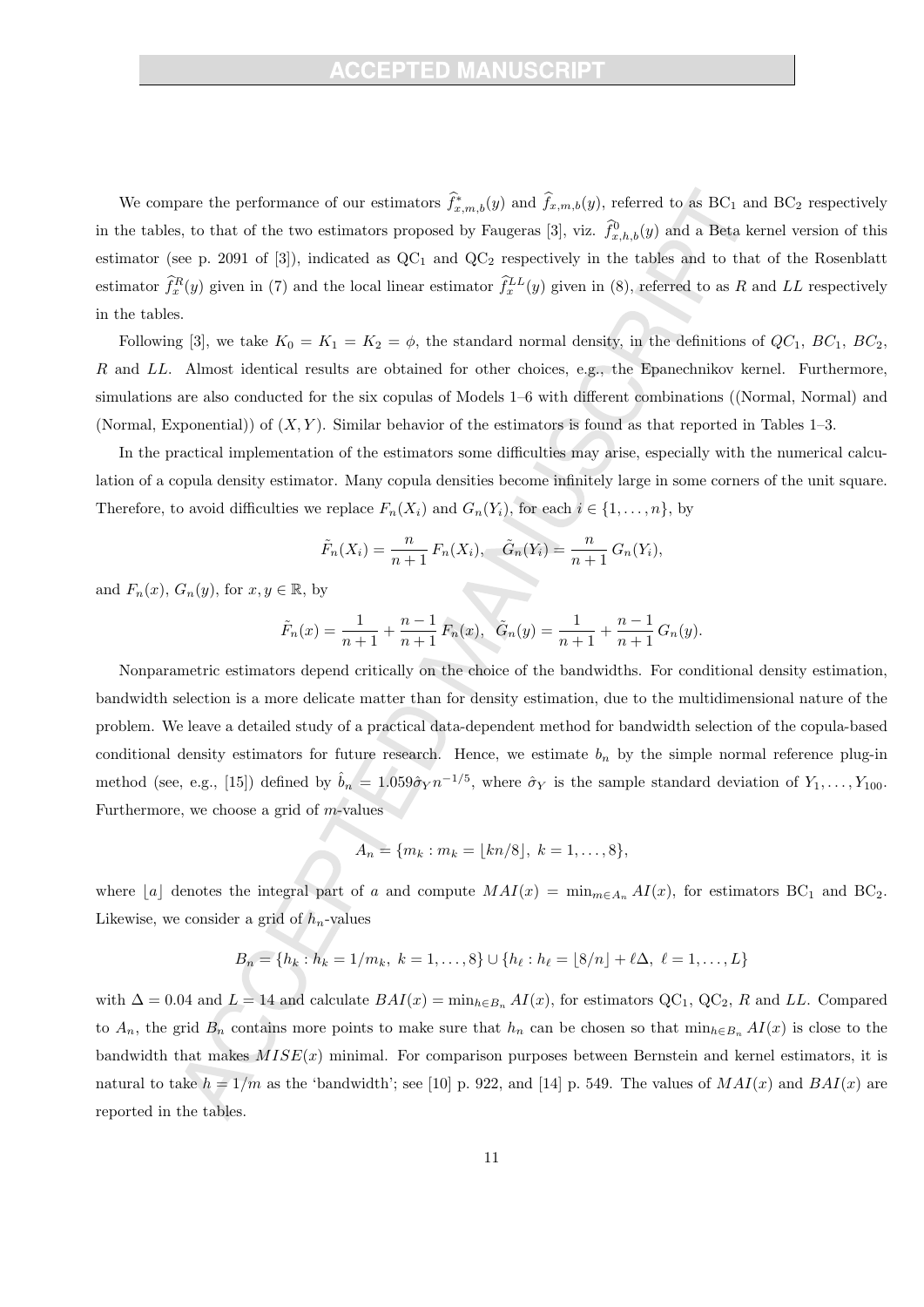| $\rho$ | $\boldsymbol{x}$            | R   | LL  | $\rm QC_{1}$ |     | $QC_2$ BC <sub>1</sub> | BC <sub>2</sub> | $\boldsymbol{x}$ | $R_{\parallel}$ | $_{\rm LL}$ | $QC_1$ | OC <sub>2</sub> | BC <sub>1</sub> | BC <sub>2</sub> |
|--------|-----------------------------|-----|-----|--------------|-----|------------------------|-----------------|------------------|-----------------|-------------|--------|-----------------|-----------------|-----------------|
|        | $\theta$                    | .01 | .01 | .02          | .01 | .01                    | .01             | $\mathbf{1}$     | .01             | .01         | .02    | .01             | .01             | .01             |
| 0.2    | 1                           | .01 | .01 | .02          | .01 | .01                    | .01             | $\overline{2}$   | .01             | .01         | .02    | .01             | .01             | .01             |
|        | $\overline{2}$              | .02 | .03 | .06          | .02 | .06                    | .03             | 3                | .02             | .02         | .02    | .01             | .02             | .01             |
|        | $\overline{0}$              | .01 | .01 | .02          | .01 | .01                    | .01             | 1.               | .01             | .01         | .02    | .01             | $.01\,$         | .01             |
| 0.4    | 1                           | .02 | .01 | .02          | .02 | $.02\,$                | .01             | $\overline{2}$   | .01             | .01         | .02    | .01             | .02             | .01             |
|        | $\overline{2}$              | .03 | .04 | .06          | .03 | .06                    | .03             | 3                | $.02\,$         | .02         | .03    | .02             | .02             | .02             |
|        | $\theta$                    | .02 | .02 | .03          | .02 | .02                    | .01             | $\mathbf 1$      | $.02\,$         | .02         | .02    | .02             | .02             | .02             |
| 0.6    | $\mathbf 1$                 | .02 | .02 | .03          | .02 | .03                    | .02             | $\overline{2}$   | $.02\,$         | .02         | .03    | .02             | .02             | .02             |
|        | $\mathcal{D}_{\mathcal{L}}$ | .03 | .04 | .08          | .03 | .06                    | .04             | 3                | .03             | .03         | .03    | .03             | .03             | .03             |
|        | $\Omega$                    | .04 | .04 | .04          | .04 | .04                    | .04             | $\mathbf{1}$     | .05             | .05         | .03    | .03             | .03             | .03             |
| 0.8    | $\mathbf{1}$                | .04 | .03 | .03          | .03 | .03                    | .03             | $\overline{2}$   | .06             | .05         | .03    | .04             | .04             | .05             |
|        | $\overline{2}$              | .05 | .05 | .09          | .05 | .07                    | .05             | 3                | .07             | .06         | .05    | .05             | .05             | .06             |

Table 1:  $MAI(x)$  and  $BAI(x)$  for Model 1 (Frank, left column) and Model 2 (Gumbel, right column)

The results in Tables 1–3 illustrate the good performance of the new estimator  $\hat{f}_{x,m,b}(y)$  ( $BC_2$  in the tables) when compared to five competitors. To have a fair comparison we give in Table 4 how often (for the 72 cases considered) each of the six estimators used in the comparison is better or at least as good as (in terms of  $MAI(x)$  or  $BAI(x)$ ) as its competitors. From Table 4 it is clear that copula based estimators  $QC_2$  and  $BC_2$  have the best overall performance  $(82\%,$  respectively  $78\%).$ 

We therefore recommend the copula-based estimators  $BC_2$  and  $QC_2$  as effective nonparametric estimators for the conditional density function.

As an illustration we show in Figure 1 the averaged performance of the six nonparametric estimators, considered in the simulation study, for the conditional density  $f_x(y)$  corresponding to Model 4 (Clayton) and Model 5 (Cuadras– Augé). Note that Remark 4 is instrumental when we work with the Cuadras–Augé copula. The dotted curve in the plot is the true conditional density. Each other curve in the plots are averages of 50 estimated curves. Note that this averaging masks the erratic behavior of non-smooth estimators like  $QC_1$  and  $QC_2$ .

**Remark 5.** Computational aspects. To estimate  $f_{x,m,b}^*(y)$  and  $f_{x,m,b}(y)$  we use the following formulas:

$$
\widehat{f}_{x,m,b}^{*}(y) = \frac{m^2}{n^2 b_n} \left\{ \sum_{i=1}^n K_0 \left( \frac{y - Y_i}{b_n} \right) \right\} \times \left[ \sum_{j=1}^n P_{m-1,\lceil m \widetilde{F}_n(X_j) - 1 \rceil} \{ \widetilde{F}_n(x) \} P_{m-1,\lceil m \widetilde{G}_n(Y_j) - 1 \rceil} \{ \widetilde{G}_n(y) \} \right],
$$
\n
$$
\widehat{f}_{x,m,b}(y) = \frac{m^2}{n(n+1)b_n} \times \sum_{i=1}^n \left[ K_0 \left( \frac{y - Y_{(i)}}{b_n} \right) \sum_{j=1}^n P_{m-1,\lceil m \widetilde{F}_n(X_j) - 1 \rceil} \{ \widetilde{F}_n(x) \} P_{m-1,\lceil m \widetilde{G}_n(Y_j) - 1 \rceil} \left( \frac{i}{n+1} \right) \right],
$$

with  $[a]$  the integral of a plus 1.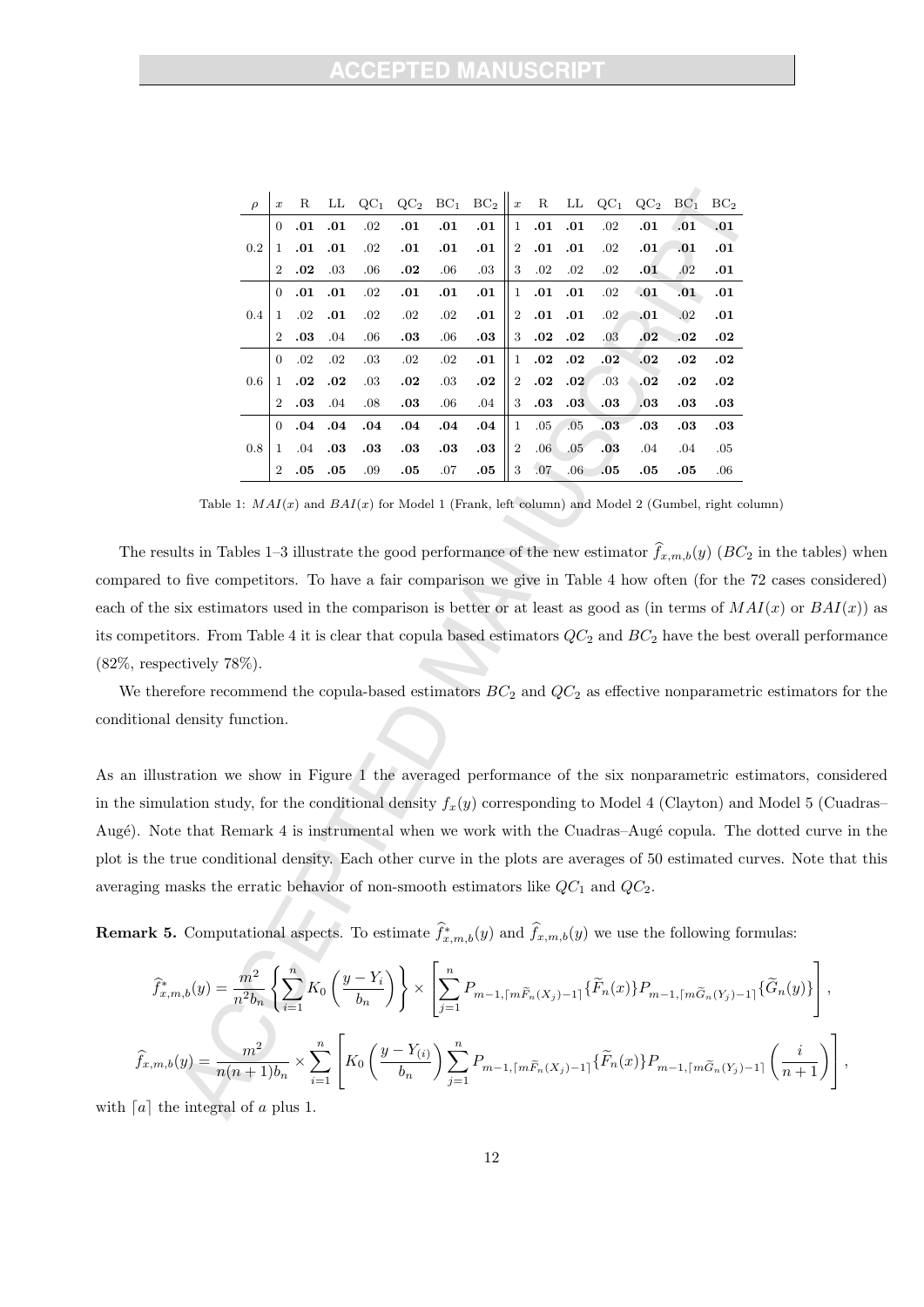| $\rho$ | $\boldsymbol{x}$ | R       | LL  | $QC_1$ |     | $QC_2$ BC <sub>1</sub> | BC <sub>2</sub> | $\boldsymbol{x}$ | $R_{\parallel}$ | LL  | $QC_1$  | $QC_2$ | $BC_1$ $BC_2$ |     |
|--------|------------------|---------|-----|--------|-----|------------------------|-----------------|------------------|-----------------|-----|---------|--------|---------------|-----|
|        | $\theta$         | .01     | .01 | .02    | .01 | .01                    | .01             | $\mathbf{1}$     | .01             | .01 | .02     | .01    | .01           | .01 |
| 0.2    | $\mathbf 1$      | .01     | .01 | .03    | .02 | .02                    | .01             | $\overline{2}$   | .01             | .01 | .02     | .01    | .01           | .01 |
|        | $\overline{2}$   | .02     | .03 | .06    | .02 | .06                    | .03             | 3                | .02             | .02 | .02     | .01    | .02           | .01 |
|        | $\bf{0}$         | .01     | .01 | .02    | .01 | .01                    | .01             | 1                | .02             | .01 | .02     | .01    | $.01\,$       | .01 |
| 0.4    | $\mathbf{1}$     | .02     | .01 | .05    | .02 | .02                    | .02             | $\overline{2}$   | .01             | .01 | .02     | .01    | .02           | .01 |
|        | $\overline{2}$   | $.03\,$ | .04 | .07    | .03 | .07                    | .04             | 3                | $.02\,$         | .02 | .02     | .02    | .02           | .01 |
|        | $\overline{0}$   | .02     | .01 | .02    | .01 | .01                    | .01             | $\mathbf{1}$     | $.02\,$         | .02 | .03     | .02    | .02           | .02 |
| 0.6    | $\mathbf{1}$     | $.02\,$ | .02 | .03    | .02 | .02                    | .02             | $\overline{2}$   | .02             | .01 | .02     | .02    | .02           | .02 |
|        | $\overline{2}$   | .05     | .05 | .09    | .06 | .09                    | .06             | 3                | .02             | .02 | $.02\,$ | .02    | .02           | .02 |
|        | $\Omega$         | .03     | .03 | .03    | .03 | .03                    | .03             | $\mathbf{1}$     | .06             | .06 | .04     | .05    | .04           | .05 |
| 0.8    | $\mathbf{1}$     | .04     | .03 | .03    | .03 | .04                    | .03             | $\overline{2}$   | .03             | .03 | .02     | .03    | .03           | .03 |
|        | $\overline{2}$   | .07     | .06 | .12    | .10 | .15                    | .09             | 3                | .03             | .02 | .02     | .02    | .03           | .02 |

Table 2:  $MAI(x)$  and  $BAI(x)$  for Model 3 (Gaussian, left column) and Model 4 (Clayton, right column)

| BC <sub>2</sub><br>BC <sub>1</sub><br>$QC_2$<br>R<br>LL<br>$\rm QC_1$<br>$\boldsymbol{x}$<br>$\boldsymbol{x}$<br>$\rho$ | $R_{-}$   | LL<br>$QC_1$ | $QC_2$  | BC <sub>1</sub> | BC <sub>2</sub> |
|-------------------------------------------------------------------------------------------------------------------------|-----------|--------------|---------|-----------------|-----------------|
| .02<br>.01<br>.01<br>.01<br>.01<br>.01<br>$\mathbf{1}$<br>$\overline{0}$                                                | .01       | .01<br>.02   | .01     | .01             | .01             |
| 0.2<br>.03<br>.01<br>.01<br>1<br>.01<br>.01<br>.01                                                                      | $2 - .01$ | .01<br>.02   | .01     | .01             | .01             |
| $\overline{2}$<br>.02<br>.06<br>.02<br>.03<br>.02<br>3<br>.02                                                           | .02       | .02<br>.02   | .01     | .02             | .01             |
| .02<br>.01<br>.01<br>.01<br>.01<br>.01<br>$\overline{0}$<br>$\mathbf{1}$                                                | .01       | .02<br>.01   | .01     | .02             | .01             |
| 0.4<br>.01<br>$\overline{2}$<br>$\mathbf{1}$<br>.02<br>.01<br>.01<br>.01<br>.01                                         | .02       | .02<br>.01   | .01     | .02             | .01             |
| $\overline{2}$<br>.05<br>.02<br>.03<br>.02<br>3<br>$.03\,$<br>.03                                                       | .02       | .02<br>.02   | $.02\,$ | .02             | .02             |
| .01<br>.02<br>.01<br>.01<br>.01<br>.01<br>$\mathbf{1}$<br>$\Omega$                                                      | .03       | .03<br>.03   | .02     | .02             | .02             |
| $\overline{2}$<br>0.6<br>1<br>.01<br>.01<br>.01<br>.01<br>.03<br>.01                                                    | .03       | .02<br>.03   | .02     | .03             | .02             |
| 3<br>$\overline{2}$<br>.03<br>.05<br>.02<br>.03<br>.02<br>.03                                                           | .03       | .03<br>.02   | .02     | .03             | .03             |
| .01<br>.02<br>.01<br>.01<br>.01<br>.01<br>1<br>$\overline{0}$                                                           | .08       | .08<br>.05   | .06     | .05             | .08             |
| 0.8<br>$\overline{2}$<br>1<br>.03<br>.02<br>.01<br>.01<br>.01<br>.01                                                    | .08       | .08<br>.06   | .06     | .06             | .08             |
| $\overline{2}$<br>3<br>$.03\,$<br>.05<br>.02<br>.03<br>.02<br>.03                                                       | .07       | .07<br>.05   | .05     | .05             | .07             |

Table 3:  $MAI(x)$  and  $BAI(x)$  for Model 5 (Cuadras–Augé, left column) and Model 6 (Plackett, right column)

| $\rho$     | R   | LL   | $\rm QC_1$     | OC <sub>2</sub> | BC <sub>1</sub> | BC <sub>2</sub> |
|------------|-----|------|----------------|-----------------|-----------------|-----------------|
| Model 1    | 9   | 8    | $\overline{2}$ | 10              | 5               | 10              |
| Model 2    | 8   | 8    | 5              | 11              | 9               | 10              |
| Model 3    | 8   | 10   | 2              | 8               | 5               | 7               |
| Model 4    | 5   | 8    | 4              | 8               | 6               | 9               |
| Model 5    | 9   | 9    | $\Omega$       | 11              | 8               | 12              |
| Model 6    | 4   | 6    | 5              | 11              | 7               | 8               |
| Total      | 43  | 49   | 18             | 59              | 40              | 56              |
| Percentage | 60% | 68\% | 25\%           | 82%             | 56%             | 78%             |
|            |     |      |                |                 |                 |                 |

Table 4: Frequency of best performance of the estimators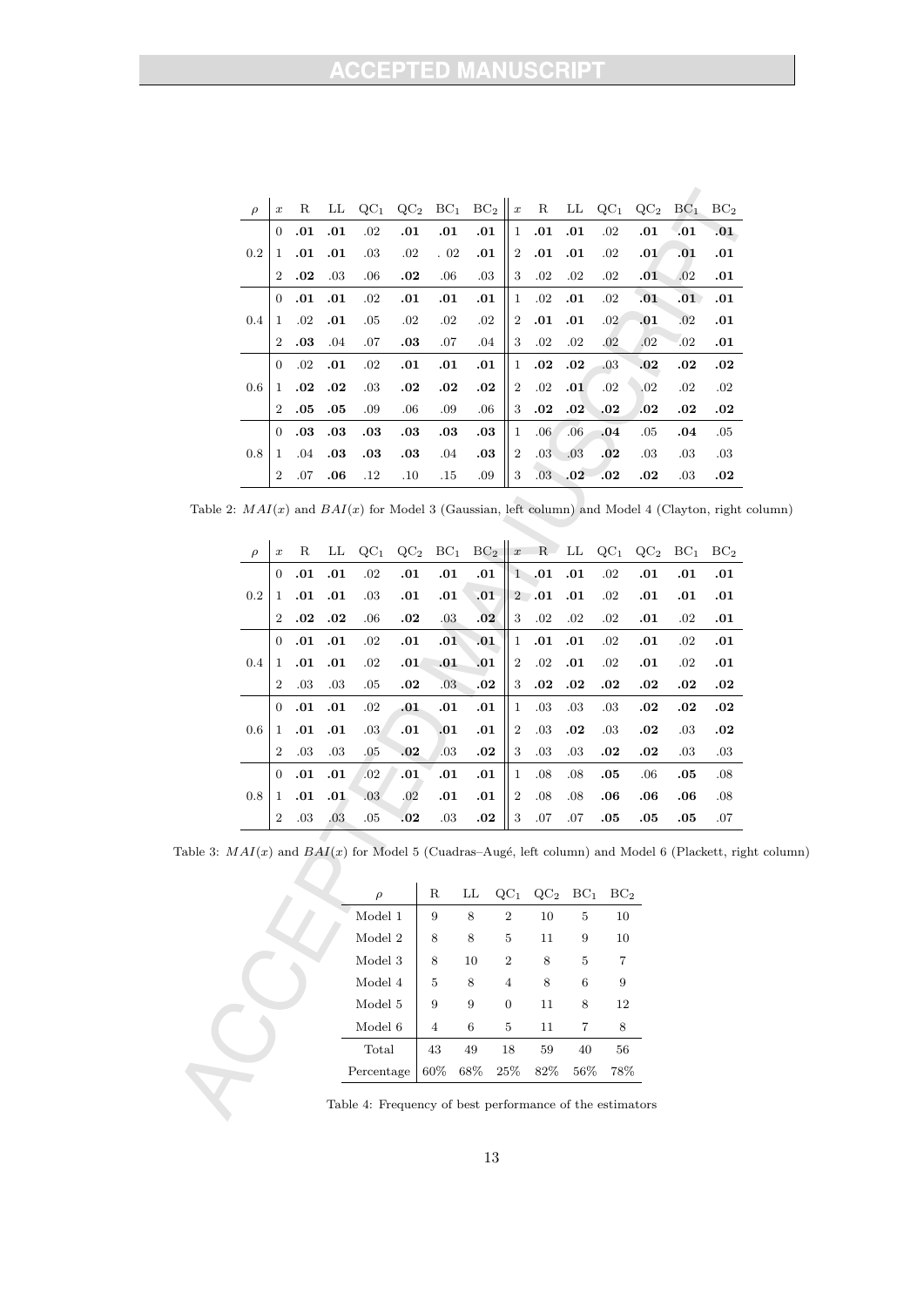

Figure 1: Nonparametric estimators (averaged) for the conditional density corresponding (upper part) to Model 4 (Clayton copula) and (lower part) Model 5 (Cuadras–Augé copula). The dotted line is the true conditional density.

These formulas are computationally efficient, e.g., the number of summations in  $f_{x,m,b}^*(y)$ , resp.  $f_{x,m,b}(y)$ , is  $O(n)$ , respectively  $O(n^2)$ . The use of these formulas keeps the computing time under control, e.g., for sample sizes up to 500 the computing time stays below one minute for  $\hat{f}_{x,m,b}(y)$ , which is the most demanding one.

Acknowledgments. The authors thank Mr. Charl Pretorius for his important help with the simulations. They also thank the Editor, Associate Editor and a referee for their valuable comments and suggestions. The work was supported by the IAP Research Network P7/13 of the Belgian State (Belgian Science Policy). The second author thanks the National Science Foundation of South Africa for financial support. The third author is also extraordinary professor at the North-West University, Potchefstroom, South Africa.

### References

- [1] J. Fan, Q. Yao, H. Tong, Estimation of conditional densities and sensitivity measures in nonlinear dynamical systems, Biometrika 83 (1996) 189–206.
- [2] J. Fan, T.H. Yim, A cross-validation method for estimating conditional densities, Biometrika 91 (2004) 819– 834.
- [3] O.P. Faugeras, A quantile-copula approach to conditional density estimation, J. Multivariate Anal. 100 (2009) 2083–2099.